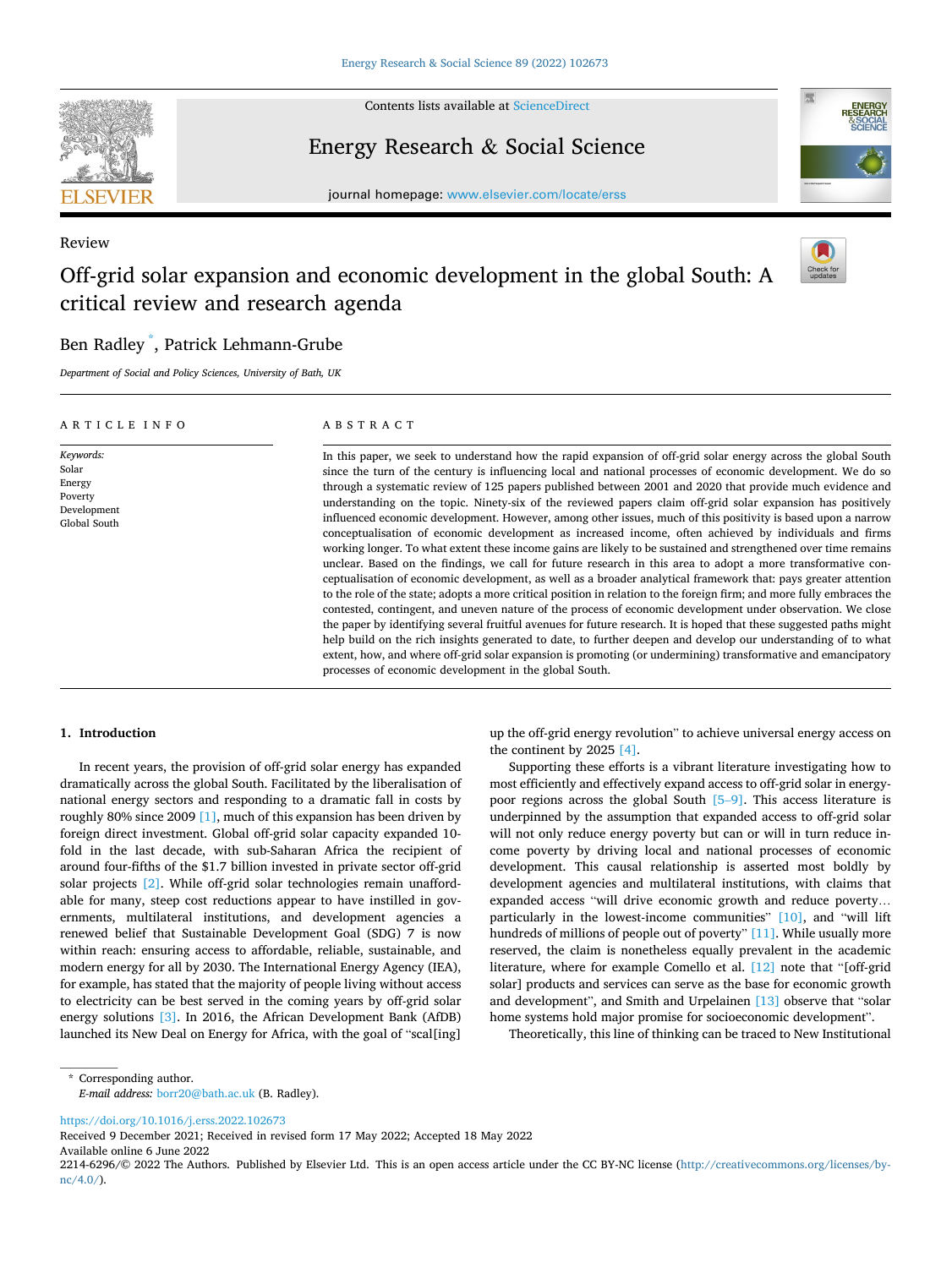<span id="page-1-0"></span>Economics (NIE), where economic development is conceptualised as being held back by market barriers. Once these barriers are removed, individuals can "use their rational perceptions…to navigate transactions and make the most profitable decisions – aggregating to generate economic growth" [\[14\].](#page-12-0) For NIE proponents, liberation technologies – such as solar power – can "level the playing field" by allowing poor countries and households to participate more fully in the global economy [\[15\]](#page-12-0). Yet notably, techno-optimist claims about the economic development potential of off-grid solar in the global South are often either unsubstantiated or based on references to historic experiences of electrification in the global North. Yet while interlinked, the constraints to and challenges of contemporary development in the global South are distinct from those faced historically and today in the global North [\[16](#page-12-0)–20].

The purpose of the present paper, therefore, is to evaluate the extent to which the optimism found in this access literature is justified. It does so by undertaking a critical systematic review of the literature that provides empirical insight into the relationship between expanded access to off-grid solar and economic development in the global South. This would appear especially urgent at a time when, as outlined above, major efforts are underway to expand off-grid solar energy products into tens of millions of households across the global South before the end of the current decade, in pursuit of SDG 7. The paper builds on but is distinct from existing off-grid literature reviews in this and other energy journals [\[21](#page-12-0)–24] in: its inclusion of the most recent literature (in an area where, as will be shown, relevant publications have been most prolific in recent years); its conceptual focus on economic development; and its exclusive concern with the global South.

The work presented in the sections that follow is based on a review of 125 academic and grey literature publications between 2001 and 2020 that provide empirical insight into the relationship between expanded access to off-grid solar and economic development in the global South. Across the 125 publications, 96 claimed a positive relationship, 20 found mixed results, and only nine claimed a neutral or negative relationship (or 77%, 16%, and 7% respectively). At first glance, these findings appear to provide strong support to the belief held by the NIE-inspired, techno-optimist access literature, that off-grid solar expansion in the global South can reduce poverty and drive economic development.

However, as will be shown (among other issues), much of this positivity is based upon a narrow conceptualisation of economic development as increased income, often achieved by individuals and firms working longer. To what extent these income gains are likely to be sustained and strengthened over time remains unclear. Based on the findings, we call for future research in this area to adopt a more transformative conceptualisation of economic development, as well as a broader analytical framework that: pays greater attention to the role of the state; adopts a more critical position in relation to the foreign energy firm; and more fully embraces the contested, contingent, and uneven nature of the process of economic development under observation. We close by identifying several fruitful avenues for future research.

The next section develops the conceptual framework used to make a critical assessment of economic development in the reviewed literature. [Section 3](#page-2-0) foregrounds the methodology adopted for the review and presents an overview of the selected papers. [Section 4](#page-2-0) presents the findings and is divided into two subsections. [Subsection 4.1](#page-2-0) reviews the literature concerned with the economic impact on the individuals, households, and firms who gain access to off-grid solar energy (characterised as 'access outcomes'). [Subsection 4.2](#page-4-0) reviews the literature considering the contribution made to economic development by the expanding solar sector itself (characterised as 'sectoral outcomes'), drawing upon Hirschman's [\[25\]](#page-12-0) linkages framework to structure the discussion. [Section 5](#page-6-0) discusses the findings, and [Section 6](#page-8-0) concludes by outlining a future research agenda.

## **2. Economic development in the global South: a conceptual framework**

Economic development is understood here as a transformative process in which productive resources move from low productivity to higher productivity sectors and activities [\[26\]](#page-12-0), measured by:

…an increasing amount of value-added per person, achieved through increasing labour productivity (output per unit of labour time rather than simply people working more or more people working) and sustained by capital accumulation. Capital accumulation refers to the accumulation of produced means of production – for example, machines and also infrastructure – rather than simply an increase of inputs such as labour, land, natural assets, or money [\[27\].](#page-12-0)

In this process of transformative economic development, driven by increasing output per unit of labour time and sustained by capital accumulation, attention has been drawn to the singular importance of an active and interventionist state through the design and implementation of strategic policy targeting land reform, agriculture, and key sectors and industries [28–[34\].](#page-12-0) For Kay [\[35\]](#page-12-0), for example, variation in "the ability of the state to design and implement strategies and policies conducive to development" was a crucial factor in explaining the divergent development performance of East Asia and Latin America during the latter half of the twentieth century.

One of the key insights to emerge from the literature investigating the state's role in guiding sustained gains in economic development in East Asia during the latter half of the twentieth century was the critical role played by domestic firms and capitalists. State-business alliances, "whereby the state implements a series of incentives and rewards to persuade domestic capitalists to undertake investments in targeted sectors in the economy" [\[36\]](#page-12-0), were central to the transformational development trajectories undertaken during this period. A number of successful East Asian industrialisers, such as South Korea and Taiwan, were cautious of foreign investment and firms during early industrialisation, favouring instead the provision of supports and incentives to local business groups to develop targeted industries, including (during the initial stages) insulation from foreign competition [\[29\].](#page-12-0)

In Latin America, by contrast, Sunkel [\[37,38\]](#page-12-0) and Vaitsos [\[39\]](#page-13-0) were among the first to highlight the contradictions and tensions of a model of development delivering high growth rates but predicated on the dominance of foreign firms in key industries:

…industry was taken over to a large extent by foreign subsidiaries, with the result that much of the benefit expected from industrialisation has gone abroad in payment for capital equipment and in a transfer of profits, royalties, and other financial payments. This has effectively denationalised and eroded the local entrepreneurial class. Although the massive penetration of foreign firms has accelerated growth rates, especially industrial, it has also accentuated the uneven nature of development [\[37\].](#page-12-0)

More recent scholarship has highlighted how these dynamics, documented by Sunkel and Vaitsos in 1960s and 1970s Latin America, have continued to haunt processes of late industrialisation and economic development across the global South in the opening decades of the twenty-first century [\[20,40](#page-12-0)–44].

Distributional concerns, therefore, are of central importance when studying and understanding local and national processes of economic development. At its crudest is the question of which groups are included and which are excluded or marginalised? Or, to use Bernstein's [\[45\]](#page-13-0) four key questions of political economy: Who owns what? Who does what? Who gets what? What do they do with it? Such analysis points to economic development as a contested, contingent, and conflictual process that even in times of growth can breed polarisation, marginalisation, and exclusion.

Writing about economic development in Africa, Cramer et al. [\[46\]](#page-13-0)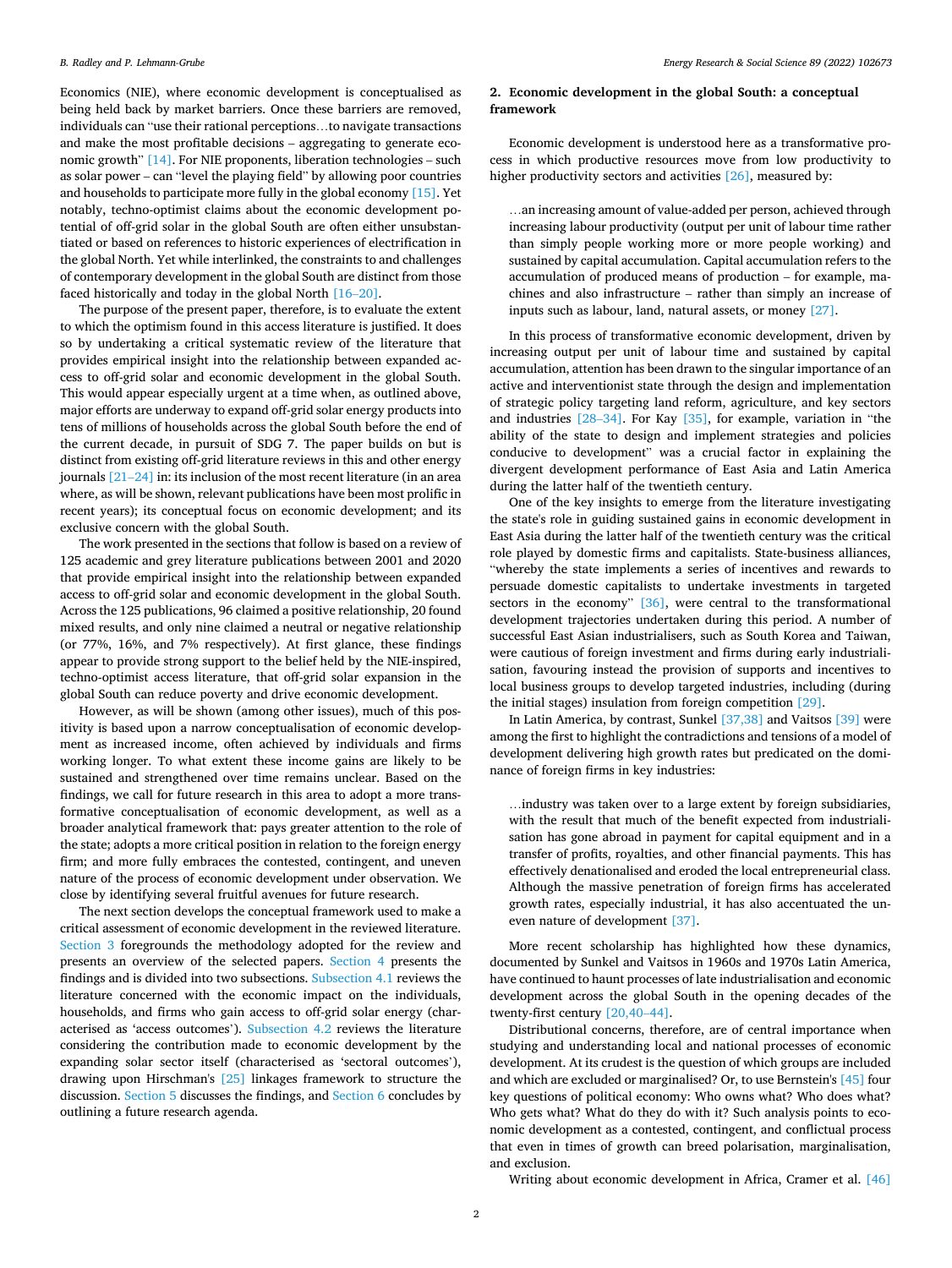<span id="page-2-0"></span>recently argued: "…capitalism is contradictory always and everywhere. Even where capitalist expansion brings about dramatic and, in many ways, progressive changes, it is contradictory, uneven, and brutal…. For capitalism is never linear and smooth, never friction-free in its expansion". In the case of off-grid solar expansion, pre-existing social stratification (such as along the dimensions of class, race, ethnicity, age, and gender) will likely influence which groups gain access to and benefit from off-grid solar, which domestic firms and capitalists are incorporated into the sector, and which groups gain employment in it (and at what levels). As the Brazilian economist Celso Furtado once wrote, "Development is … a process of reshaping social relations founded on accumulation" [\[18\]](#page-12-0). Of critical concern, then, is how social relations are being reshaped by processes of economic development and with what effects. While some groups will be included in these processes, others will be excluded from or marginalised within them, potentially accentuating pre-existing inequalities, grievances, and conflict (or generating new ones).

In sum, economic development is conceptualised here as a process driven by increasing output per unit of labour time and sustained by capital accumulation. The state has a central role to play in guiding this process, and the balance of power between domestic and foreign firms in key sectors and industries is of critical importance in determining where and to whom the benefits accrue. Yet while carrying emancipatory and socially transformative potential, the process of economic development is uneven and contradictory, from which certain groups tend to benefit at the expense of others.

#### **3. Methodology**

The aim of this review is to synthesise and critically interpret existing knowledge on the relationship between expanded access to off-grid solar and economic development in the global South. Here, off-grid solar is understood as any solar energy system operating outside of the national grid, ranging from pico-systems and lanterns to solar home systems and micro- or mini-grids (each discussed in more detail in Subsection 4.1 below). For this, a systematic review was undertaken in an attempt to produce "a comprehensive, unbiased, and replicable summary of the state of knowledge on a well-defined issue" [\[47\].](#page-13-0) The starting point for the review was the selection of a set of five keywords used in varying combinations – off-grid, solar, energy, economic, and development.

For the academic literature, the keywords were first applied to database searches of the International Bibliography of Social Sciences, SCOPUS, and Google Scholar. Following this, further literature was identified by applying the same keywords to search the online archives of 72 leading peer-reviewed journals in the areas of energy and environment, development studies (including geography and anthropology), economics (orthodox and heterodox), political economy, and African studies (see [Appendix A](#page-9-0)). For the grey literature, the publication archives of 40 organisations were searched using the same keyword combinations, covering a range of development agencies, multilateral institutions, industry associations, and African institutions (see [Appen](#page-9-0)[dix B\)](#page-9-0). The targeting of African studies journals and African institutions stemmed from the observation in [Section 1](#page-0-0) that around four-fifths of private sector investment in off-grid solar projects over the last decade has been directed to the continent.

Four criteria determined whether identified literature was included in the review. First, the paper had to include a focus in part or in whole on a country or region from the global South. Second, the paper had to present primary data in support of any claim regarding the nature of the relationship between off-grid solar and economic development. Third, while no temporal starting point was assigned, any papers published later than December 2020 were excluded. Fourth, only papers published in English were selected.

Applying these criteria to the 1143 papers identified by the initial keyword search required reading all abstracts and, in many instances, full-text screening. Following this process, a total of 125 papers were selected for final inclusion in the review. From here, and based off the different topics and themes emerging from the selected papers, the literature was spilt into the two distinct analytical categories of 'access outcomes' and 'sectoral outcomes'. The 'access outcomes' category included papers with a focus on the economic impact for those who gained access to off-grid solar and was divided into the three subcategories of 'household income and savings', 'employment', and 'firm performance and productivity'. The 'sectoral outcomes' category included papers with a focus on the economic impact of the expanding off-grid solar sector itself and was divided into the two subcategories of 'employment' and 'firm performance and productivity'.

Of the 125 papers, 97 had an analytical focus on access outcomes and 34 on sectoral outcomes (with six papers including a consideration of both). From the five subcategories across both access and sectoral outcomes, 'household income and savings' was the most commonly found, with 81 of the 125 papers focused in whole or in part on this level of analysis. Seventy-one of the 125 studies were academic articles selected from across 30 journals, and 54 were grey literature reports selected from across 26 different organisations (see [Appendices C and D](#page-10-0) for summarised overviews of the academic and grey literature respectively). With an earliest publication date of 2001, only eight of the papers were published between 2001 and 2006, while 83 of the papers were published between 2016 and 2020. A significant proportion of the selected academic papers (56 out of 71) were published in energy and environment journals. Most of the remaining papers came from development studies journals, with a noteworthy absence of papers from economics, political economy, and African studies. Lastly, and as mentioned in [Section 1,](#page-0-0) of the 125 papers, 96 claimed a positive relationship between off-grid solar expansion and economic development, 20 presented mixed empirical results, and nine claimed a neutral or negative relationship.

Two limitations of the study must be noted. First, due to the linguistic bias of the review, non-English-speaking countries hold a marginal position in the reviewed literature. English-speaking countries predominate (India, Bangladesh, Kenya, Tanzania, South Africa, and Ghana all feature heavily) and there are only four papers with an exclusive focus on countries from Latin America, compared to 57 with an Africa focus and 32 focused on Asia. Second, country-level research to identify literature produced by national journals and organisations was not undertaken, due to the limitations of time and resources. Consequently, relevant publications by these outlets have regrettably been missed.

The following two sections now turn towards a description and critical discussion of the overall findings, structured in accordance with the analytical categorisation between access and sectoral outcomes described above, and beginning with the access outcomes literature.

## **4. Findings**

### *4.1. Access outcomes*

Energy access is widely considered as a necessary precondition of economic development, offering individuals and households the opportunity to increase their income, and firms and industries the opportunity to increase productivity, profitability, and output [\[21,23,48](#page-12-0)–50]. Most of the 125 papers included in this review address access outcomes, with 97 focusing at least in some part on this aspect. In these studies, a significant determinant of the economic impact of expanded access to off-grid solar was the generation capacity of the energy system to which individuals, households, or firms gained access.

Forty-six of the 97 papers were concentrated on either pico-systems or solar home systems (SHSs). Pico-systems consist of a single panel of up to 20 watts of power used to power solar lanterns and to charge small electronic devices, such as mobile phones. SHSs consist of one or more panels, usually installed on household roofs, that can produce up to 300 watts of power, or 900 kW-hours annually [\[51\].](#page-13-0) This is sufficient to power laptops, televisions, and LED lights, as well as, in certain models, efficient refrigerators and cooking systems. Only 14 access outcome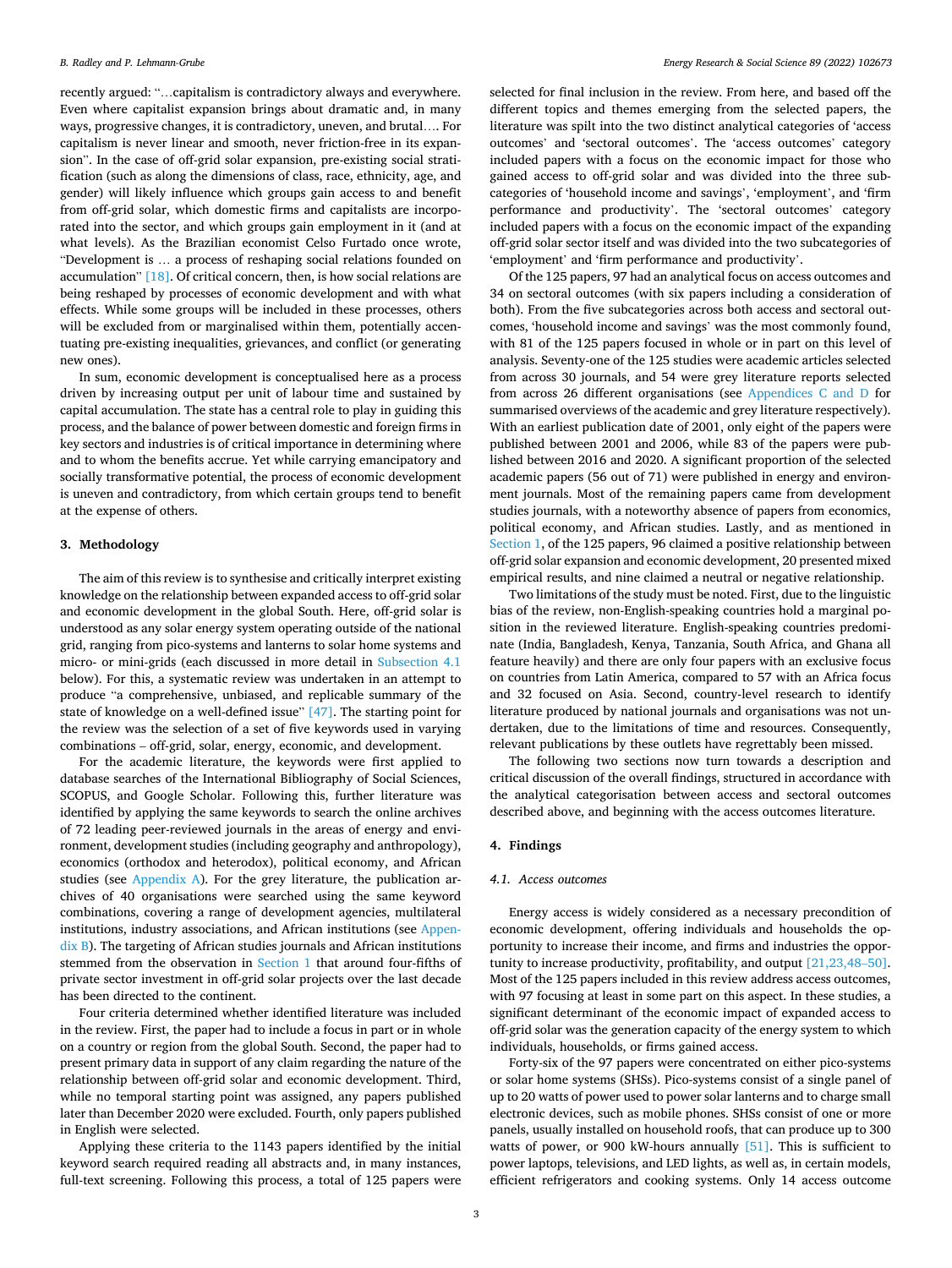<span id="page-3-0"></span>studies took the mini- or micro-grid – often used interchangeably in the literature – as the solar unit of analysis. These have a much larger generation capacity of up to 500 kW (up to 1500 times more wattage than the most powerful SHS) and are capable of powering entire rural communities or urban suburbs, and a far larger range of activities that extend beyond the household and into productive and industrial use. The remaining 37 papers included data from both mini-grids and picosystems or SHSs.

In the three subsections that follow, the first considers the impact of expanded access to off-grid solar energy on individual or household income and savings, the second addresses the impact on job creation, and the third considers the impact on domestic firm performance and productivity.

#### *4.1.1. Household income and savings*

Gaining access to off-grid solar energy can increase household income by strengthening existing areas of economic activity or by allowing for new activities to be undertaken. If the provision of off-grid solar is less costly than the form of energy previously being used, it can also increase household savings. Investigating whether and to what extent access to off-grid solar increases household income and/or savings was by far the most popular analytical focus in the reviewed literature, with 81 of the 125 papers addressing this issue either in whole or in part. This included papers with a focus on rural micro-enterprises, or very small businesses that employ less than six people [\[52\]](#page-13-0). Of these 81 studies, 47 were peer-reviewed academic studies and 34 were from the grey literature. Forty-one of the papers were regionally focused on Africa, 24 on Asia, two on Latin America, one on Oceania, and 13 were global level studies. Sixty-two of the 80 studies observed a positive impact of off-grid solar expansion on household income and savings, while the remaining 19 papers were more reserved or cautious in their assessment.

Despite their extremely low wattage, pico-systems have been associated with increased levels of household income, including in the Philippines [\[53\]](#page-13-0) and Ghana [\[52,54\].](#page-13-0) Generally, the documented increase is in the region of US\$20 to US\$40, such as a 66-year-old entrepreneur in Tanzania who recorded an increased monthly income of US \$22–44 after she gained access to a single solar panel [\[55\].](#page-13-0) There is also widespread evidence that pico-systems increase household savings due to the greater affordability of solar energy compared to kerosene-fuelled lighting [\[56\].](#page-13-0) In Kenya, for example, households were found to have increased their monthly savings by 15% due to lower lighting costs once they had transitioned to off-grid solar [\[57\]](#page-13-0). Similarly, a case study in Malawi found net savings for households one year after purchasing solar-powered LED lamps to replace the use of kerosene [\[58\]](#page-13-0). In Ghana, the estimated savings of switching from kerosene lanterns to solar was US\$1–5 per month [\[52\]](#page-13-0). The findings on savings were similar for households that had gained access to SHSs and solar mini-grids.

For SHS users, many studies demonstrated that this level of solar energy generation both enhanced existing forms of household income and generated new ones. In the Ivory Coast, Diallo and Moussa [\[59\]](#page-13-0)  found the use of a SHS to lead to a 42% increase in household consumption per capita. In Nepal, SHSs were found to generate additional income for rural women from knitting and sewing [\[60\]](#page-13-0). In Bangladesh, access to SHSs was found to increase women's income by US\$2 per day [\[61\]](#page-13-0) and to lead to a small increase in household expenditure [\[62\]](#page-13-0) and income generation [\[63\].](#page-13-0) Similar findings were reported in Rwanda [\[64\]](#page-13-0)  and Kenya [\[65\].](#page-13-0) While only several studies focused on the impact of access to off-grid solar mini-grids, the findings here converged with those for pico-systems and SHSs, such as a study from India which found small rural microbusinesses connected to solar mini-grids reporting 12% to 15% increases in their monthly revenue [\[66\]](#page-13-0).

There were two principal explanations for the positive impact of SHSs or mini-grids on household income. First and most commonly, that they allowed people running small kiosks and micro-enterprises in local areas to extend their working hours using evening lighting [\[52,55,64,67](#page-13-0)–72]. According to a fruit and vegetable seller at a local

Kenyan market, for example, "I have been able to add two more hours of trading each day thanks to the small LED lighting system that costs just US\$20" [\[72\]](#page-13-0). Second, that they allowed people to begin offering mobile phone charging services, or to expand their existing charging operations [\[70,73](#page-13-0)–76]. A shop owner in Rwanda, for example, was able to increase the overall capacity of his mobile phone charging business after accessing a SHS, generating increased income as a result [\[77\].](#page-13-0)

While around three quarters of the papers in this subcategory found expanded access to off-grid solar to have a positive economic impact on household income or savings, the remainder caution that such an impact is by no means pre-determined. A survey in Fiji found 91% of respondents reporting that the use of SHSs had not led to any increase in household income [\[78\].](#page-13-0) A study of off-grid solar energy in rural communities in India and Nepal concluded "no discernible differences in income levels were found between households with and without electricity access" [\[79\]](#page-13-0). Similarly, studies on the impact of expanded access to solar mini-grids in India [\[50\]](#page-13-0) and Kenya [\[80\]](#page-13-0) found no systematic evidence for changes in savings, spending, or time spent working.

A recent ethnographic study of Malawi's off-grid solar sector by Samarakoon [\[81\]](#page-13-0) goes one step further, arguing that the shift in responsibility for electricity provisioning to individual households underlying the market-based approach to SHS expansion hinders economic development and reproduces rather than overcomes pre-existing socioeconomic inequities. Part of the problem here, as noted by other studies [\[63,82,83\],](#page-13-0) is that the financial costs of maintaining and repairing offgrid solar systems are not always guaranteed by the supplying firm, and can surpass what poor rural households can afford. In addition, and especially with pico-systems and SHSs, some studies have noted the output of off-grid solar systems to be limited and unreliable, greatly constraining their potential to drive economic development [\[84,85\].](#page-13-0)

#### *4.1.2. Employment*

Expanded access to off-grid solar can either increase the number of existing employment opportunities in an already established industry or sector, or it can result in new industries or sectors being established in a particular setting. For example, the purchase of a new solar-powered milling plant would generate new employment at the mill. At the close of the 2010s, however, Power for All [\[86\]](#page-13-0) observed that "to date there is little literature available on the relationship between energy access and job creation in low energy access countries". Fourteen papers addressing this relationship for off-grid solar were nonetheless identified, of which five were peer-reviewed academic studies [\[23,53,60,73,76\]](#page-12-0) and nine were from the grey literature [\[71,74,75,86](#page-13-0)–91]. Of the six papers focused on pico-systems or SHSs, all six found off-grid solar expansion to have a positive impact on job creation [\[53,60,71,73,75,90\].](#page-13-0) Of the eight papers focused on mini-grids or a mix of different solar units and capacities, seven claimed a positive impact [\[23,74,76,86,88,89,91\]](#page-12-0) while one was more cautious [\[87\]](#page-13-0).

Defining employment generated by access to off-grid renewable energy as 'productive use jobs', Power for All [\[86\]](#page-13-0) estimated that in 2017–18 there were 470,000 productive use jobs in India, 65,000 in Kenya, and 15,000 in Nigeria. Focusing more specifically on solar, Power for All [\[74\]](#page-13-0) estimated that globally "pico solar systems support livelihoods of 1.6 million, either through direct employment or through use of pico-systems in business activities". Both Power for All [\[74,86\]](#page-13-0)  reports note, however, the dearth of quantitative or qualitative studies into the nature of this relationship, noting "given the potential scale of productive use jobs, this is clearly an area for further research" [\[86\]](#page-13-0).

Indeed, in four of the sixteen papers – a study of SHSs in Nepal [\[60\],](#page-13-0) a case study of Bangladesh [\[73\]](#page-13-0), a regional report on Africa [\[87\],](#page-13-0) and a global study on the relationship between job creation and off-grid lighting [\[53\]](#page-13-0) – the positive nature of the relationship between expanded access to off-grid solar and job creation is largely or exclusively based on projected outcomes and potential. The most speculative link is made by Mills [\[53\],](#page-13-0) who forecasts that the displacement of kerosene by off-grid solar expansion in oil-importing countries will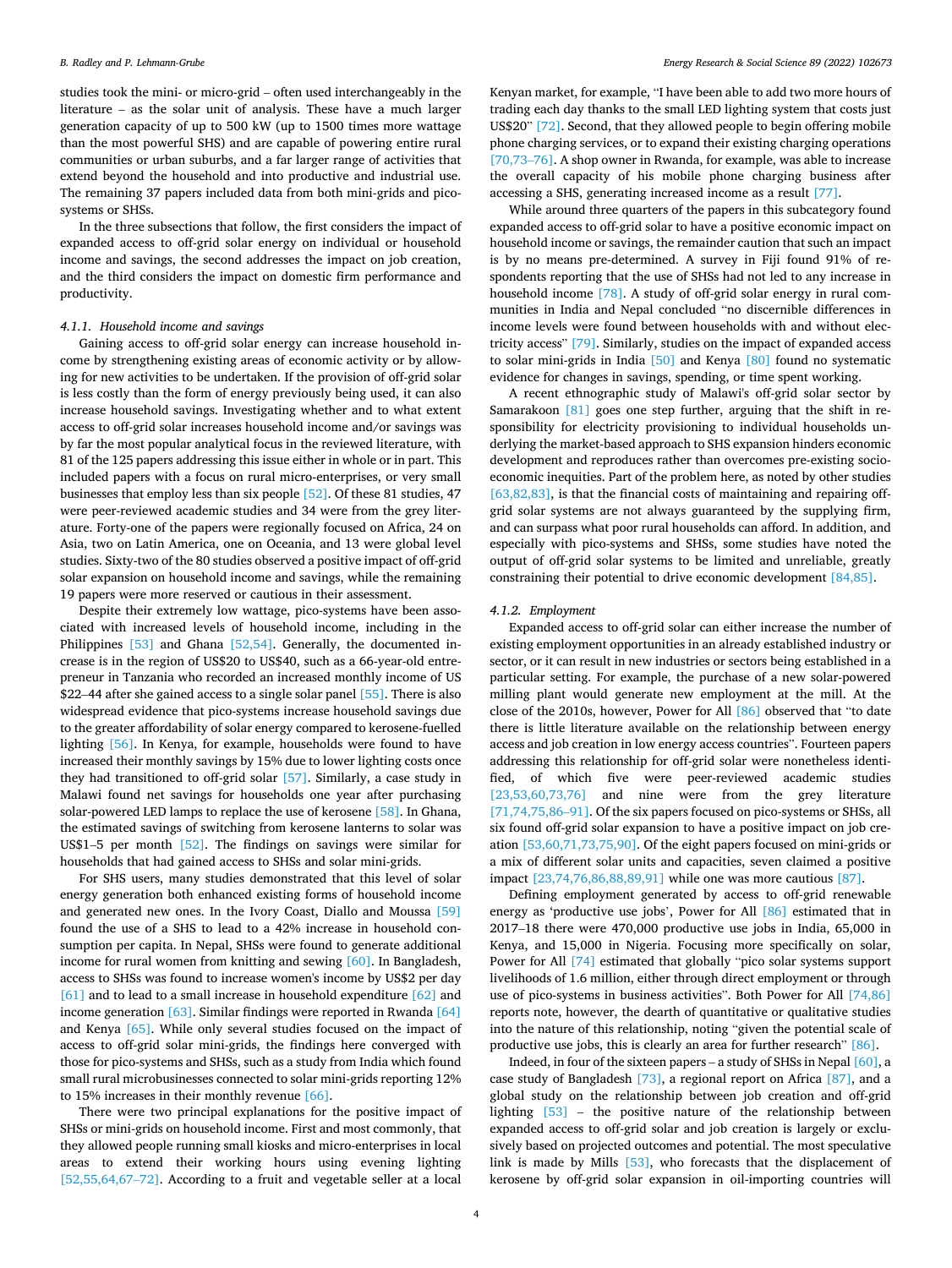<span id="page-4-0"></span>improve countries' balance of payments position, from which the resulting savings can be used to increase employment opportunities.

Some survey data does exist, however, provided by GOGLA, the industry association for off-grid solar energy. In South Asia, 12% of surveyed businesses using SHSs reported having hired new employees since gaining access to solar energy [\[90\]](#page-13-0). In West Africa, 24% of surveyed businesses reported taking on additional employees since they began using a SHS [\[71\]](#page-13-0). For every 100 SHSs sold, GOGLA [\[75\]](#page-13-0) claims that an additional four jobs are created in East Africa and an additional 21 jobs are created in West Africa, with most of the new employment concentrated in rural areas and undertaken by women.

These survey findings are supported by the insights generated from local-level case studies in several African countries. In Kenya, the introduction of SHSs was found to have generated new jobs offering mobile phone charging services, and in one rural community the use of a hybrid solar and diesel mini-grid system was found to have created 125 new jobs locally [\[76\].](#page-13-0) DFID [\[89\]](#page-13-0) claimed its off-grid solar funding scheme to support businesses in nine African countries had generated 171 new jobs. In Zambia, USAID [\[91\]](#page-13-0) claimed the Beyond Grid Fund for Zambia to have generated 1500 new jobs. In Zimbabwe, a beneficiary of a rural irrigation scheme powered by off-grid solar energy noted that the project had enabled some job creation locally [\[88\].](#page-13-0)

A UNDP [\[87\]](#page-13-0) paper sounds the only more cautious note among these papers, observing through several African case studies only a limited short-term impact of expanded access to off-grid solar on employment. It does forecast, however, that the process should usher in stronger longterm positive effects in job creation, while noting a wider sample and longer-term study is required to confirm these effects.

#### *4.1.3. Firm performance and productivity*

Here, firms are differentiated from the rural micro-enterprises discussed in [Subsection 4.1.1](#page-3-0) as businesses employing more than six people. While this was usually evident from the context this was not always the case, and on these occasions author judgement was required to delineate between micro-enterprises and firms. Firms across the global South, and especially in Africa, consistently report lack of access to electricity and unreliable quality of supply as one of the most important barriers to productive performance [\[92\].](#page-13-0) Consequently, expanded access to off-grid solar energy carries the potential to overcome these obstacles and drive increased productivity and profitability.

Of the 29 papers focused either in whole or in part on this issue, 20 were peer-reviewed academic studies and nine were from the grey literature. Sixteen of the papers had a regional focus on Africa, seven on Asia, two on Latin America, and four took a global perspective. Twentytwo of the 29 studies concluded that expanded access to off-grid solar had a positive impact on firm productivity [\[23,51,63,69,89,91,93](#page-12-0)-108] with only seven papers noting more neutral or less unambiguously positive effects [\[50,65,82,109](#page-13-0)–112].

Perhaps unsurprisingly given their significantly greater energy generation capacity compared to pico-systems and SHSs, the strongest and most commonplace evidence of the positive impact of off-grid solar on firm income and productivity was through connection to mini-grids. In Zimbabwe [\[101\],](#page-13-0) Senegal [\[111\]](#page-14-0), Rwanda [\[109\],](#page-14-0) Zambia [\[104\]](#page-14-0) and Bangladesh [\[93\]](#page-13-0), off-grid solar mini-grids have been reported to increase yields and local agricultural firm productivity. While this has most commonly been achieved by powering water pumps for irrigation, mini-grids have also been observed to have increased firm productivity by facilitating new agro-processing activities such as milling.

Beyond agriculture, off-grid solar mini-grids have been documented to increase firm revenue and productivity in other economic sectors. In a case study of India, mini-grids were found to have enabled firms to engage in higher value-added activities, such as the grinding of spices and the packaging of products [\[95\].](#page-13-0) In Peru, Lillo et al. [\[94\]](#page-13-0) document the increased productivity of a cheese production factory after it gained access to a solar mini-grid. In Africa, Kirubi et al. [\[107\]](#page-14-0) describe how solar mini-grids in Kenya have enabled Kenyan firms to produce more

technologically sophisticated items, resulting in gross revenue increases of up to 70% for tailoring and carpentry firms. Solar Plaza [\[101\]](#page-13-0) note the introduction of a mini-grid in Entasopia, Kenya to have had a positive impact on firm revenue and productivity locally, including a petrol station, a cinema, an electrical repair shop, and a nightclub. In Tsumkwe, Namibia, a hybrid diesel-solar mini-grid spawned new businesses (especially bars) and led to the expansion of existing ones, such as one firm adding a fuel station and an ATM machine to its existing operations [\[110\]](#page-14-0).

The evidence base for the positive impact of pico-systems or SHSs on firm productivity is less robust. Gray et al. [\[102\]](#page-13-0) found solar lanterns in Tanzania to have increased income for several local firms, and a Global Status Report by REN21 [\[104\]](#page-14-0) found SHSs to have increased firm revenue by allowing, for example, restaurants and shops to install refrigerators. However, in the case of Sri Lanka, Laufer and Schafer [\[82\]](#page-13-0)  found "access to electricity via SHS has not necessarily led to better productivity in agriculture or other productive sectors" due to their limited capacity and frequent functionality issues. This finding was echoed in a global study by 60 Decibels [\[112\]](#page-14-0), which in addition to the limited capacity of SHSs and technical faults with SHS products also noted the financial burden of repaying the credit used to access a SHS as a further obstacle to its positive impact on firm productivity and growth. Overall, the low capacity of pico-systems and SHSs greatly limits their ability to be deployed for productive use [\[69\].](#page-13-0)

Yet even when assessing the impact of off-grid solar mini-grids on firm productivity and profitability, Peters and Sievert [\[109\]](#page-14-0) sound a note of caution in the African context. In the cases of Benin, Burkina Faso, Rwanda, Senegal, and Uganda, they found either very little or modest evidence for positive effects on firm creation and firm development. The reason for this, they argue, is that in rural and remote areas where most non-electrified African households are located, lack of market access is a far greater constraint on increasing non-agricultural firm productivity than access to electricity.

#### *4.2. Sectoral outcomes*

This subsection considers the economic impact of the expanding solar sector itself. Hirschman [\[25\]](#page-12-0) proposed three major types of economic linkages from the commodities sector, which can be usefully transposed here to energy and off-grid solar: fiscal linkages in the form of corporate and other taxes accruing to the state; consumption linkages created by the demand for the output of other sectors stimulated by the expenditure of incomes earned; and production linkages, both back-wards through producing inputs and forwards via processing [\[113\]](#page-14-0). Hirschman considered production linkages to hold the most economically transformative potential. This in turn contributed to the spawning of a now vast global value chain (GVC)/global production network (GPN) literature, concerned primarily with exploring the institutional and regulatory contexts in which domestic firms in the global South can integrate into and 'upgrade' within GVCs/GPNs to higher value-added activities [\[114\].](#page-14-0)

The sectoral outcomes of off-grid solar's contribution to economic development remain relatively understudied, with only 34 of the 125 papers reviewed focusing at least in some part on this aspect. Of these 34 studies, only seven were concentrated on either pico-systems or SHSs, while just one had the mini-grid as the solar unit of analysis. The remaining 26 papers included data from across different levels of generation capacity. No studies investigating the strength or otherwise of the fiscal linkages created by the sector were identified. As such, in the two subsections that follow, the first focuses on the direct employment impact (or consumption linkages) while the second looks at the integration of domestic firms within the value chain and the resultant effects on performance and productivity (or production linkages).

#### *4.2.1. Employment*

The direct employment potential of off-grid solar lies at five different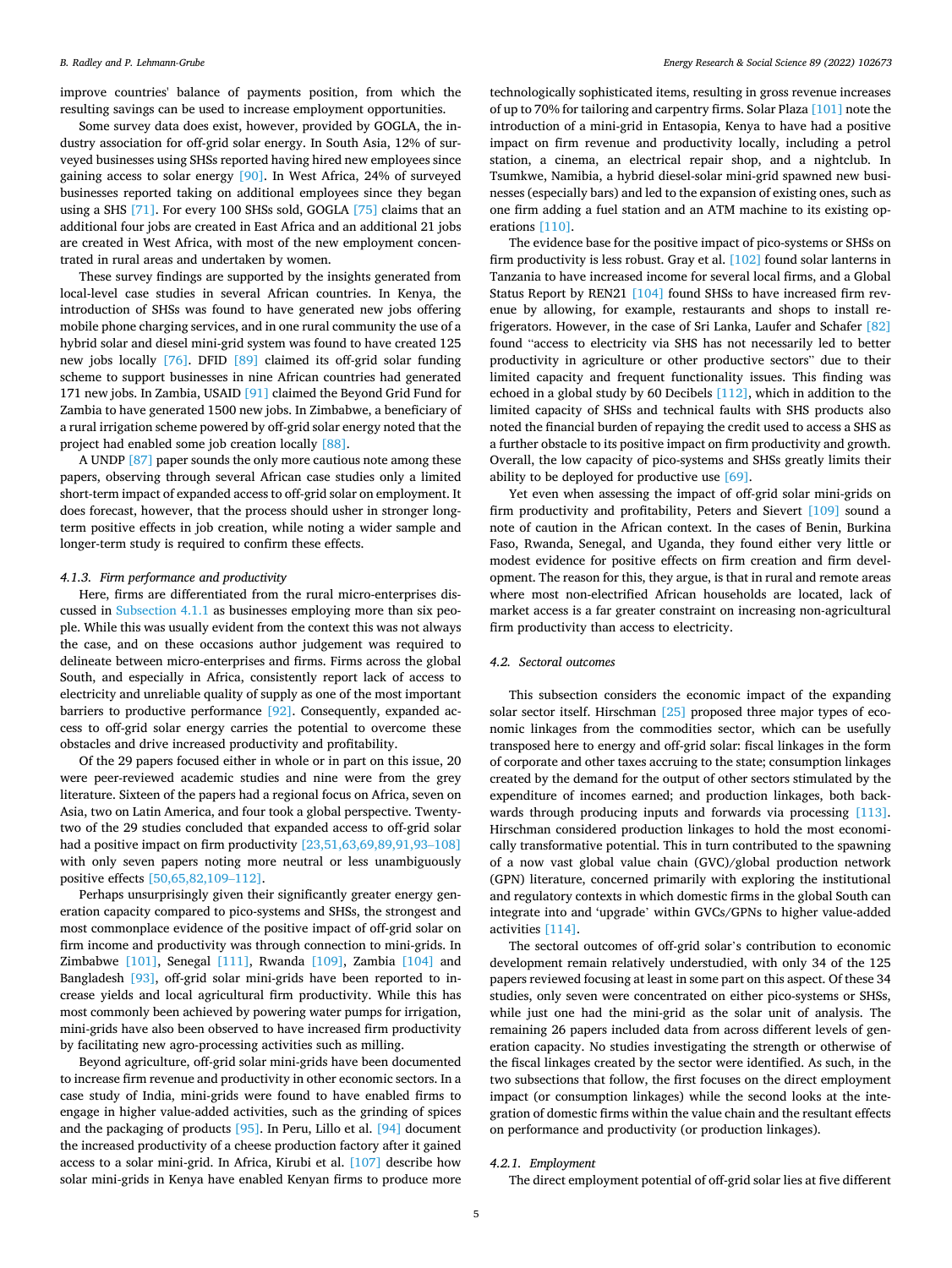points of the value chain: research and development; acquisition, manufacturing, and assembly; sales and distribution; installation and technical maintenance (including removal and recycling); and customer support [\[115\].](#page-14-0) Strikingly, of the 16 papers that address the issue of the direct employment generated in domestic Southern economies by expanding off-grid solar sectors, only three are peer-reviewed academic studies [\[53,116,117\].](#page-13-0) Of the remaining 13 from the grey literature, most are global level reports (including four by IRENA) and only three provide detailed case study material on African countries (Egypt, Tunisia, Kenya and Nigeria). $<sup>1</sup>$  Taken together, 13 of the 16 papers noted the</sup> positive impact off-grid solar expansion is already having and will continue to have on employment in the global South [\[53,74,86,101,115,116,118](#page-13-0)–124]. Only three of the 16 papers took a more reserved or critical stance [\[117,125,126\]](#page-14-0).

A seemingly uncontested finding from this literature is that the shift from fuel-based (kerosene) lighting to off-grid solar is forecast to have a significant net positive impact on direct job creation. Mills [\[53\]](#page-13-0) estimates the potential creation of two million new jobs globally in the solar-LED lighting market alone, more than offsetting job losses among the estimated 150,000 employed in fuel-based lighting. Focusing on the Economic Community of West African States (ECOWAS), the United Nations Environment Programme [\[122\]](#page-14-0) similarly projects that increased market penetration of solar lanterns "could create approximately 30 times more jobs…than fuel-based lighting", amounting to an estimated 500,000 new lighting-related jobs across the region.

Turning to the total employment potential of the sector, GOGLA [\[115\]](#page-14-0) has forecast that by 2022, off-grid solar will have generated "510,000 medium and highly skilled jobs and 800,000 lower skilled roles" globally. Looking further ahead, IRENA [\[118,124\]](#page-14-0) has estimated that by 2050 the solar industry could support between nine and 19 million jobs globally, with most of these clustered in the off-grid sector. In terms of distribution, IRENA [\[118\]](#page-14-0) notes that of the 3.6 million people employed by the solar industry worldwide in 2018, nearly three million were in Asia (mostly China), and only 140,400 (or 3.9%) in Africa.

Employment in African off-grid solar is, however, projected to have significant scope for future growth, as might be expected given the sector's rapid expansion across the continent. In 2017–18, Power for All [\[74\]](#page-13-0) documented 10,000 and 4000 direct formal jobs in Kenya and Nigeria's off-grid solar sectors respectively, and forecast that by 2022–23 these figures will have grown to 17,000 in Kenya and 52,000 in Nigeria. Similarly, while meetMED [\[120\]](#page-14-0) found relatively modest direct employment in Tunisia and Egypt's solar sectors of 580 jobs in 2017 and 796 jobs in 2018 respectively (with approximately 90% of these concentrated in off-grid), they forecast that in the case of Tunisia this would increase more than 24-fold to 14,200 jobs by 2025 (no forecast for Egypt was provided). Solar Plaza [\[101\]](#page-13-0) drew on case studies from Uganda, Kenya, and the Democratic Republic of the Congo (DRC) to document the energy jobs created by off-grid solar projects, including a forecasted 10,000 local energy jobs to be created through the British firm Bboxx's operations in the DRC alone.

The above papers underline the positive economic impact of the expanding off-grid solar sector on current and projected job creation in the global South. Yet as with the employment subcategory from the access outcomes literature, they have little to say beyond counting or projecting the number of generated jobs. Picking up on this research gap, World Resources Institute [\[125\]](#page-14-0) looked more closely at the quality of jobs in India's renewable energy sector, finding the majority offer neither benefits nor job stability, and that the absence of wage data makes it difficult to establish whether and to what extent renewable energy jobs in India are contributing to poverty reduction. In a similar vein, Stock [\[117\]](#page-14-0) has recently argued that beneath the formal economy of solar lies a hidden economy of marginalised workers whose labour is "defined by its informality, flexibility, precarity, and disposability". These two papers raise concerns, then, as to whether off-grid solar employment in the global South will provide sufficient stability, remuneration, and benefits to stimulate broader based processes of economic development via consumption linkages.

## *4.2.2. Firm performance and productivity*

Another major contribution off-grid solar can make to economic development is through the opportunities the sector offers for domestic firms to integrate into and develop technological and productive capabilities within the solar value chain. Developing national capacity in the design, assembly, or manufacture of solar components, for example, will ensure greater domestic capture of the economic value generated by the sector that would otherwise accrue elsewhere (including the associated volume of skilled labour), and potentially create production linkages with and support the emergence of other sectors and industries.

Among the 24 papers addressing this topic, 10 were focused on Africa, five on Asia, and nine took a global perspective. Of the ten Africafocused papers, eight found either some evidence of African firms already engaged in productive activity in off-grid solar, or cause for optimism based on the potential for future growth in this direction [\[76,97,123,127](#page-13-0)–131]. The remaining two were more circumspect, pointing to some successes but noting related challenges and limitations [\[132,133\]](#page-14-0). From the 14 global or Asia-focused papers, 11 papers either forecast or empirically demonstrated positive effects [\[53,118,119,124,134](#page-13-0)–139] while three papers were more cautious in their interpretation of progress or the potential for progress [\[126,140,141\]](#page-14-0).

Most evidence on the successful development of a domestically embedded and led off-grid solar sector comes from East Asia [\[136\],](#page-14-0) in particular China, which today accounts for around two-thirds of worldwide solar module production. China was a late entrant to this market, where the early industrialisers had been the US, Europe, and Japan [\[141\]](#page-14-0). Several papers highlight the central role played by the Chinese state in nurturing the late development of its domestic solar sector through the provision of large subsidies and other benefits to Chinese manufacturing firms, initially prioritising increased export capacity ahead of provision to the domestic market [\[135,136,139,141\]](#page-14-0).

Similarly, in the case of Bangladesh, Heinemann et al. [\[137\]](#page-14-0) note how beginning in 2003, the Bangladeshi state drew on a wide range of industrial policy measures to develop value-added productive capacity in what was at the time a non-existent domestic SHS industry. By 2015, 31,750 jobs had been created in the country's solar manufacturing sector, spread across nine assembly plants and around 150 domestic firms. Over the last two decades, Bangladesh has distributed more than four million SHSs in-country. Joshi et al. [\[138\]](#page-14-0) document a comparable story in India, albeit on a much smaller scale, of a state-led rural livelihood development programme in Rajasthan that supported women self-help groups to move from the assembly of solar lamps to owning and operating a solar panel manufacturing firm and factory which, as of March 2018, had produced and distributed 25,000 panels.

Country case studies such as these demonstrate the potential for state intervention via strategic and targeted industrial policy to, in the words of Behuria [\[141\],](#page-14-0) "wrest control of manufacturing capabilities in the renewable sector away from early industrializers". Yet they are focused on now established Asian latecomers, which raises the question to what extent is this pathway still open and replicable for today's late latecomers, seeking to compete with established solar sectors not only in the global North but also now in many Asian economies?

Three recent reports by IRENA [\[118,119,124\]](#page-14-0) address this question and conclude with some optimism, arguing that even for late latecomers, there remain opportunities for domestic value creation "at each segment of the value chain"  $[124]$ . Exploring this issue more specifically in the African context, in 2016 the United Nations Economic Commission for Africa (UNECA) published two reports that provide case study evidence from Uganda and South Africa detailing how the respective

<sup>1</sup> While IRENA publishes an annual *Renewable Energy and Jobs* report, only the 2018 report is included here to avoid repetition.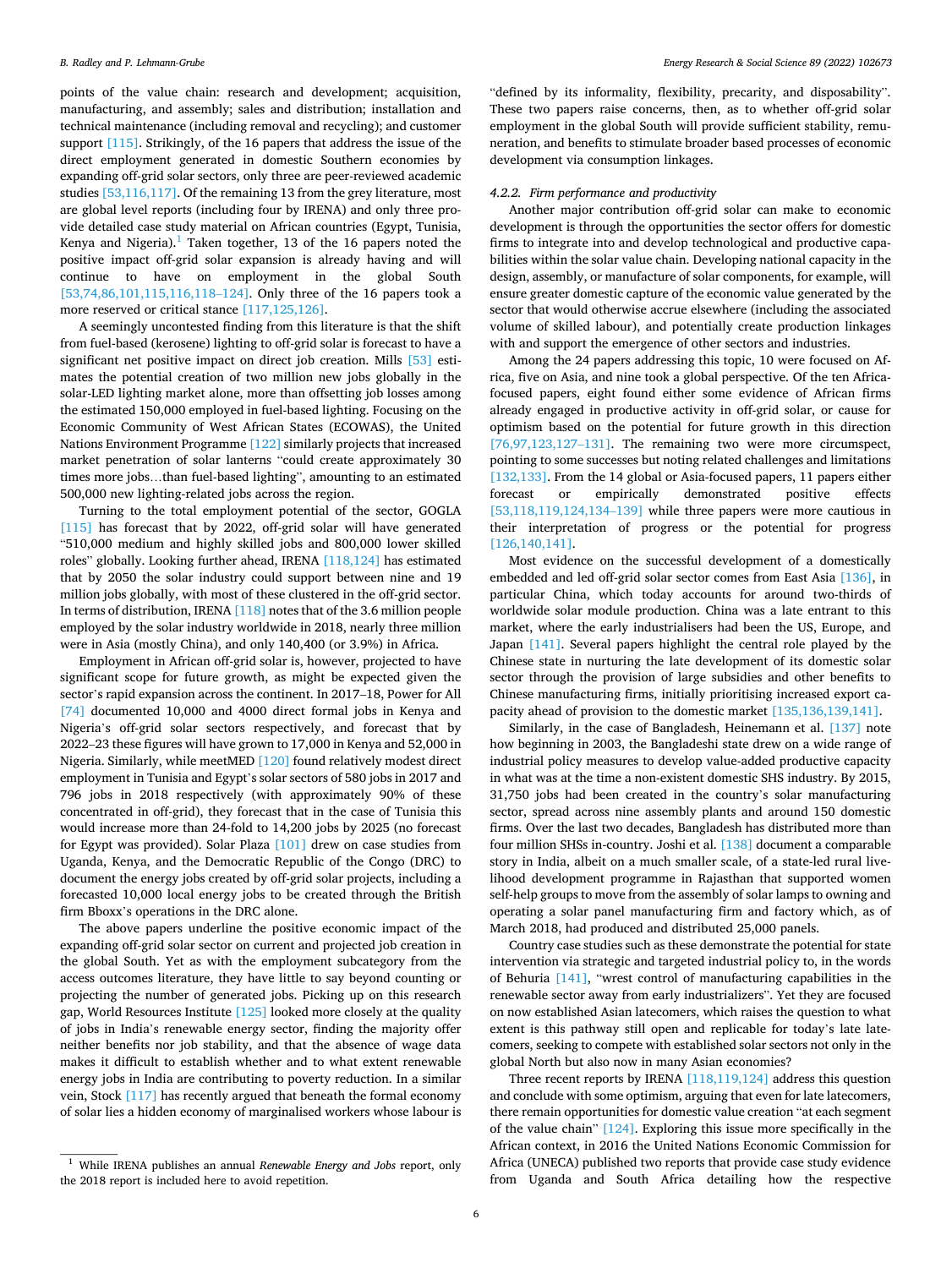<span id="page-6-0"></span>governments made strategic use of selective and targeted industrial policies to successfully promote domestic private sector involvement in the solar sector [\[97,129\]](#page-13-0). One particularly notable finding was that many African firms active in the energy sector started out as local construction companies, and consequently UNECA [\[129\]](#page-14-0) recommend strengthening African firms' ability to compete for and implement construction projects as "one of the most important ways in which local firms can be helped to play more substantial roles in the energy sector".

Commenting on the scale of solar productive capacity in Africa, Mills [\[53\]](#page-13-0) notes that approximately 10% of global solar-LED lantern firms manufacture their products on the continent and documents local-level examples of domestic lantern manufacture in Liberia and Kenya. Two papers delve deeper into the successful emergence of Kenya's solar industry – with a particular focus on SHSs – documenting the extensive presence of domestic firms active across many different segments of the solar value chain, although with differing perspectives as to how this was achieved. While Ondraczek [\[128\]](#page-14-0) contends the process was driven by consumer demand and emerged "largely without government intervention", Byrne et al. [\[131\]](#page-14-0) characterize the Kenyan state as developmentalist, or interventionist, in its interaction with and guidance of its solar sector. Looking outside of Kenya, UNIDO [\[133\]](#page-14-0) concludes that in Chad, The Gambia, Guinea-Bissau, the Ivory Coast, and Zambia, 'sufficient' or 'good' progress has been made in the development of domestic capacity in the design, manufacture, assembly, operation, and maintenance of off-grid solar projects.

Some of the papers strike a more sombre tone on the potential for late latecomers to usher in vibrant domestically anchored off-grid solar sectors. An OECD [\[140\]](#page-14-0) report has argued that if not carefully designed and tailored to local context, local solar content requirements "can have mixed or negative impacts on local job creation, value added and technology transfer", by raising the costs of inputs for downstream businesses. Bond et al. [\[134\]](#page-14-0) and Sovacool and d'Agostino [\[135\]](#page-14-0) likewise draw attention to the failures that can follow if policy is not effectively tailored and designed to suit specific local and national contexts, using the cases of East Timor and Papua New Guinea respectively to illustrate their arguments.

Taking this one step further, Baker and Sovacool [\[132\]](#page-14-0) note the difficulty of developing domestic technological and manufacturing capabilities in South Africa's wind and solar photovoltaic sectors given the strength of global competition and the strategies adopted by foreign firms to circumvent and undermine local content policy, designed to improve the local procurement of goods, inputs, and services. These findings converge with Behuria's [\[141\]](#page-14-0) analysis of the challenges to designing and implementing effective state policy to develop manufacturing capacity in India's solar sector, with both papers also pointing to the tension between seeking to deliver low-cost energy access while simultaneously wanting to develop local technological and manufacturing capacity which, initially at least, comes at a cost. Lastly, van der Vleuten et al. [\[127\]](#page-14-0) draw on examples from Morocco, Kenya, and Zimbabwe to argue that in the absence of an emphasis on and engagement with how to support and promote indigenous local entrepreneurs already active in off-grid solar, donor models for expanding access risk stifling and marginalising this group in favour of the arrival of a foreign managerial class. Taken together, these papers sound an important cautionary note against a belief that state policy or donor models will always and everywhere deliver positive outcomes.

#### **5. Discussion**

#### *5.1. Access outcomes*

As mentioned in [Section 3](#page-2-0), most of the literature assessing the economic effects of expanded access to off-grid solar in the global South is focused on how this expansion interacts with household income and savings. Most of these studies, in turn, have found the relationship to be positive, leading to increased household income and savings. Similarly,

at the level of the firm, most studies have linked access to off-grid solar with increased firm activity, productivity, and income, especially when firms gain access to a mini-grid system.

Yet the tendency of the literature to conceptualise economic development as increased income or productivity achieved by people working longer casts doubt over whether and to what extent these documented increases will be sustained or strengthened over time. This conceptualisation was present, for example, in both the household literature [\[55,64,67,68,70](#page-13-0)-72,116,142-145] and the less populous firm-level literature [\[69,94\].](#page-13-0) Most usually in these studies, the claim of increased income or productivity was based on local stalls, kiosks, and firms staying open and operating beyond nightfall.

While celebrated in the literature as a marker of progress and a newfound source of freedom, it could also be argued this development represents the more ambiguous outcome of workers' heightened capacity for self-exploitation. Putting this to one side, these observed increases represent one-off gains that cannot be repeated, given the physical limit to how many hours people can work in a single day. For this impact to be sustained and strengthened over time, and to return to the conceptualisation of economic development foregrounded in [Section](#page-1-0)  [2](#page-1-0), it would need to form part of a broader process achieved via increasing output per unit of labour time and sustained by the accumulation of capital. The cases documented might have involved either or both of these elements, but existing studies have tended not to focus on these dimensions, leaving the economically transformative nature of the observed impact unclear.

Moreover, rather than ascribing positive, negative, or neutral outcomes solely to expanded energy access, as commonly seen in the literature, the extent to which these effects are the result of the broader institutional political economy within which expanded access is embedded is deserving of greater attention. Is increased rural household income, for example, due solely to access to off-grid solar energy, or that expanded energy access was conjoined with government policy supporting small-scale agriculture through the provision of subsidies and inputs such as fertiliser? Existing studies generally fail to consider such dynamics, prescribing the observed outcome to the act of energy provision or expansion alone.

Lastly, two related issues carry the potential to undermine any income gains achieved in the short-term. First, several access outcomes studies noted that energy firms do not always assume the maintenance of off-grid solar systems and the cost of this maintenance can often surpass what rural households or communities can afford. This speaks to a tension within the market-led delivery model driving expanded access to off-grid solar. As energy provision shifts away from a centralised, state-led public good to a decentralized and privatised for-profit model, who will assume the financial burden of maintenance and repair, and at what cost?

Several grey literature reports from the techno-optimist access literature, discussed in [Section 1](#page-0-0), celebrate this shift as a welcome transition from a costly and inefficient state-led system to an affordable and efficient privatised alternative. Power for All [\[146\],](#page-14-0) for example, argue this will enable "individuals to control their own power supply and cost. Essentially, democratized energy". Similarly, IRENA's [\[147\]](#page-14-0)  Africa 2030 roadmap report argues "The fact that renewable-energy technologies can be widely distributed is a source of autonomy for local areas and villages. They can increasingly plan for and meet their energy needs on their own, as localisation gives isolated communities a chance to participate in the process". Yet might the supposed and celebrated 'source of autonomy' not just as easily become a source of financial burden that undermines both the energy efficiency and generation capacity of the system as well as its economic effects? Most of the studies covered in this review focused on the short-term impact of expanded access to off-grid solar on income, savings, and productivity, usually within one or two years of a household or firm gaining access. Yet short-term income gains might be undone over the medium- or longer-term if a household or community is unable to adequately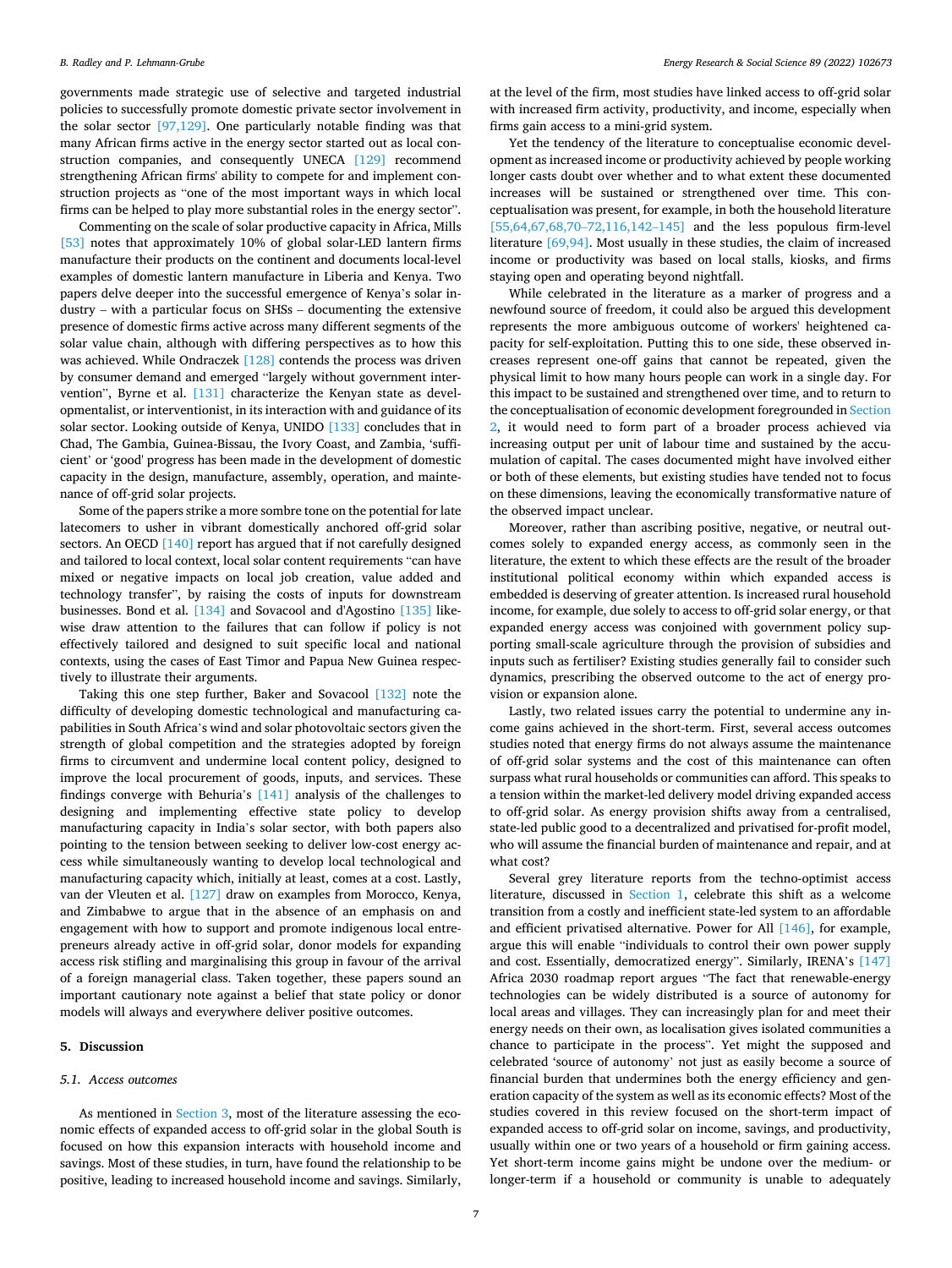maintain the system over time. This issue remains underexplored in the existing literature.

Second, several access outcomes studies noted the recent development of the pay-as-you-go (PAYG) model to deliver solar energy products to income-poor rural households unable to afford the full upfront cost [\[64,77,148,149\],](#page-13-0) generally welcoming and celebrating this development as a "crucial engine" for economic development [\[77\]](#page-13-0). A study by the Consultative Group to Assist the Poor (CGAP) found that 30% to 50% of PAYG solar customers were new to mobile money and had opened a mobile account to purchase an off-grid solar energy product [\[150\]](#page-14-0). This indicates that the PAYG delivery of off-grid solar looks set to simultaneously incorporate tens of millions of households in the coming decades into the process of what the World Bank and other mainstream development agencies label 'financial inclusion'. Indeed, GSMA [\[151\]](#page-14-0)  has already documented how PAYG solar firms are increasingly marketing a range of other products and assets to their clients, while ODI [\[148\]](#page-14-0) has noted the potential for PAYG solar firms to generate profits by selling their energy data to electronics firms.

For many orthodox economists and institutions, financial technology (or fin-tech) such as PAYG is seen as a key tool to facilitate poverty reduction and stimulate economic development. Critical heterodox and political economy studies from the global South have countered, however, that fin-tech is associated with rising over-indebtedness and other issues that constrain rather than liberate fin-tech users, while serving to enrich fin-tech firms and shareholders. As Bateman et al. [\[152\]](#page-14-0)  concluded, based on a detailed case study of M-Pesa in Kenya:

fin-tech is very clearly designed to hoover up value and deposit it into the hands of a narrow global digital-financial elite that are the main forces behind the fin-tech revolution. Of course, this enormous wealth could be redirected towards Kenya's poor population and reinvested locally, for example through community-owned financial institutions and financial cooperatives, but there would appear to be little time, sympathy, or political support for building such pro-poor institutions when so much wealth can be appropriated by so few so quickly in another way.

Through the development of a PAYG delivery model to increase the market for its products, the off-grid solar sector has now become a part of this fin-tech industry. The implications of this recent development for individuals and households seeking pathways out of poverty, and the fin-tech policies needed to ensure these efforts are supported, are yet to be fully explored.

Lastly, in the realm of employment, there is to date very little research investigating this issue beyond either projected potential or a quantitative documentation of the number of new jobs generated by expanded access in a particular localised context. A central question of concern for understanding the transformative impact of any new jobs generated by off-grid solar expansion would be how does remuneration compare with available employment opportunities in the surrounding economy? On this and other issues relating to the conditions under which any newly generated labour functions, remarkably little is known.

Here, the concept of 'labour regimes' from agrarian political economy might be usefully applied:

…labour regime analysis is a useful tool for analysing agrarian structures and comparing them across space and time, and identifying points and processes of contestation, conflict, and negotiation. Henry Bernstein's definition – 'specific methods of mobilizing labour and organizing it in production, and their particular social, economic, and political conditions' (Bernstein 1988, 31–2) – emphasizes that the emergence of specific labour regimes is not inevitable but the product of politics [\[153\]](#page-14-0).

The analytical attention to the social, economic, and political conditions underlying the mobilisation and organisation of labour emphasizes the emergence of labour regimes as a product of the institutional structures that surround them, but also the conflict and contradiction that defines them, and the agency and power of workers to resist and transform their conditions. Such insight would greatly sharpen our understanding of the labour regimes emerging around off-grid solar across the global South today, and the intersection between these emergent regimes and economic development.

#### *5.2. Sectoral outcomes*

Reflecting on the existing state of knowledge concerning the impact of the expanding off-grid solar sector itself on economic development in the global South, or the 'sectoral outcomes' papers, perhaps the most striking observation is how relatively little we know beyond a select handful of countries. The potential impact is well established, through both the projected global growth in off-grid solar employment in the coming decade and beyond [\[115,124\]](#page-14-0), as well as through detailed reports analysing where and how domestic technological capabilities and productive capacity can be leveraged across the different components and stages of the solar value chain [\[118\].](#page-14-0) Yet the realisation of this potential in the global South remains understudied, outside of East Asia.

In relation to employment, the critiques of World Resources Institute [\[125\]](#page-14-0) and Stock [\[117\]](#page-14-0) converge with a broader body of scholarship drawing attention to the 'adverse incorporation' of global South workers labouring at the bottom of global value chains, including issues of expanded labour informality and low wages [\[154](#page-14-0)–156]. This latter issue of low wages is of particular relevance as, relating back to Hirschman's consumption linkages, for employment to support sustained gains in economic development, it must be sufficiently remunerated to the extent that wage expenditure drives demand for output in other sectors. Which groups of solar labour capture what levels of income, how large are these groups, and what do they do with the wages accruing to them? These questions are critical to an understanding of the economic significance of any generated employment, yet on which we appear to know little. Again, as with the access outcomes literature, the concept of labour regimes from agrarian political economy might be usefully deployed here.

On firm productivity, a common theme emerging from this literature is the central role played by the state in nurturing the emergence and development of domestic solar sectors in late or late market entrants. Yet the literature is also clear that state interventions – such as the use of tariffs, subsidies, and production targets – involve trade-offs and a certain degree of risk, and thus it is critical that each industrial strategy and policy is carefully designed and tailored to suit and respond to local and national context.

While there is some empirical evidence to suggest off-grid solar production linkages with domestic economies are being forged by late latecomers, in particular from Kenya and South Africa, this evidence raises two associated questions. First, much existing evidence in this direction is clustered around the lower value-added segments of the solar value chain, and in particular productive activity related to the manufacture and distribution of solar lanterns or certain SHS components. The extent to which this is serving as a springboard for domestic firms and entrepreneurs to move into higher value-added activities within or outside of the chain is little documented, although Baker and Sovacool's (2017) study of solar in South Africa highlights the challenges of moving in this direction, casting some doubt on whether other late latecomers can successfully position themselves to do so.

Second, available findings focus heavily on the assembly or manufacture of solar panels and cells but speak less to the production linkages between off-grid solar and other domestic sectors and industries. By way of example, IRENA [\[118\]](#page-14-0) notes glass (produced using, among other commodities, limestone, and sand) and concrete (made using cement) as two of the three largest material inputs required in the production of a 1 MW solar photovoltaic plant (the third being steel), comprising 33% and 22% of the total material tonnage respectively. Yet to what extent these material inputs are being procured domestically or regionally in the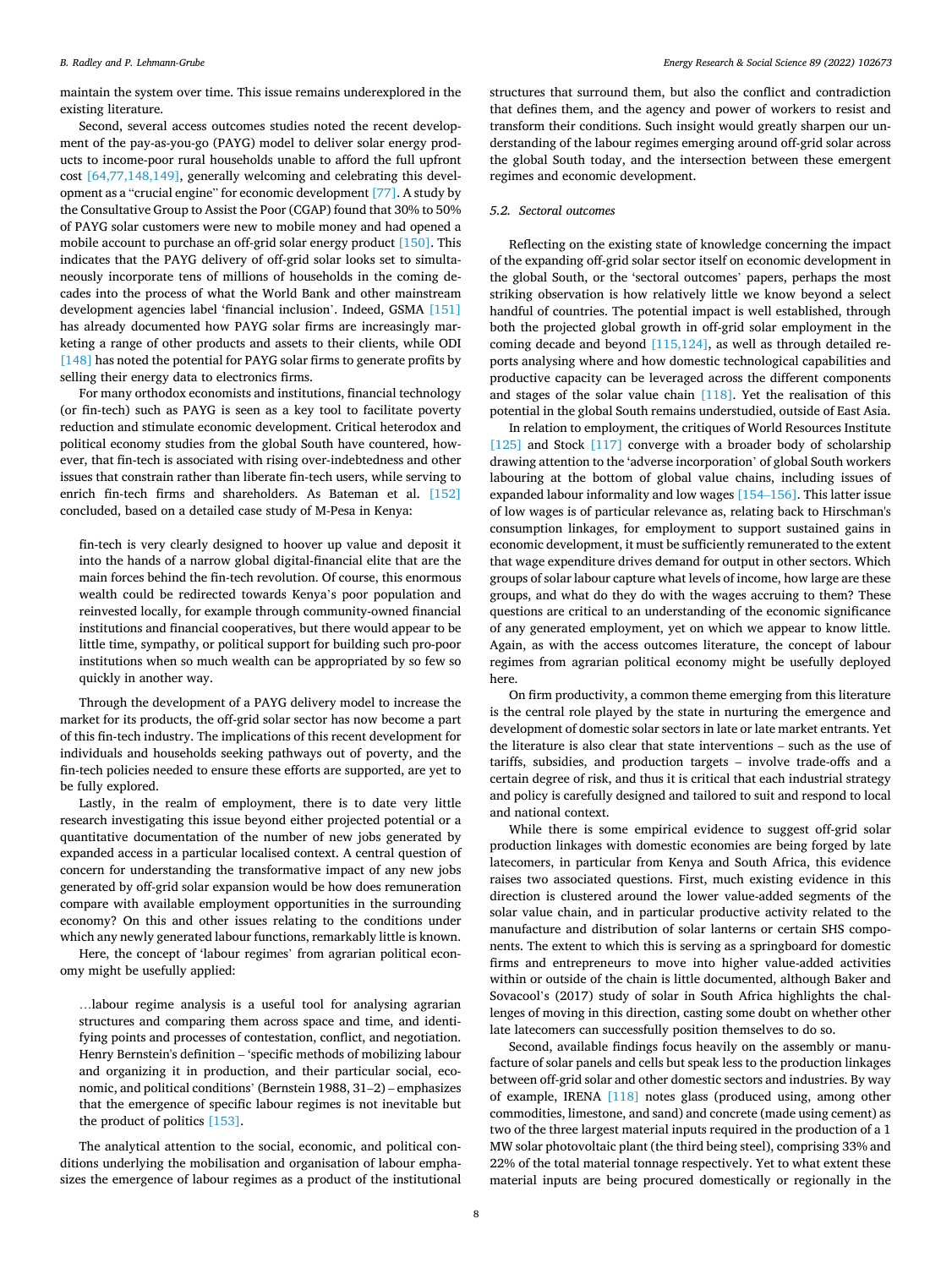<span id="page-8-0"></span>global South is largely unexplored by the existing literature.

On the whole, the literature on domestic firms tends to assume and present the foreign firm as a benevolent presence. Yet as discussed in [Section 2](#page-1-0), the dominance of foreign firms in key sectors and industries can lead to the marginalisation of domestic firms and capitalists, the erosion of the local entrepreneurial class, and the overseas capture of the anticipated economic benefits. The generally uncritical presentation of foreign firm arrival in rapidly growing off-grid solar energy sectors fails to account, then, for the multiple ways in which the ongoing shift from state-led to foreign corporate-led energy sectors in the global South might undermine or disrupt local and national processes of economic development, rather than promote them.

In closing, it is worth revisiting the absence of any in-depth study into the fiscal linkages between off-grid solar and global South governments. Late industrialisation is by its nature a heavily importdependent and capital-intensive process [\[157\],](#page-14-0) placing severe pressure on low- and middle-income country balance of payments positions and revenue. Given this, understanding whether and to what extent off-grid solar is making a net contribution to government revenue – via for example corporate and income tax – or whether it is imposing a net drain – via for example the receipt of subsidies, tax holidays, and exonerations – is of critical importance to a holistic appreciation of the sector's contribution to economic development. Currently, little is known on this issue.

## **6. Conclusion**

This review has sought to understand how the expansion of off-grid solar energy in the global South is influencing local and national processes of economic development. At first glance, the literature would appear to provide strong support to a belief in off-grid solar's economic potential, with only 7% of the studies claiming a neutral or negative relationship between off-grid solar expansion and economic development. In the literature, off-grid solar expansion is repeatedly shown to have increased household income and savings, generated new employment, and improved firm productivity. Based on these findings, the techno-optimist access literature helping to facilitate the rapid expansion of off-grid solar would appear well justified in its oft-asserted claim that this process will reduce poverty and drive economic development.

Many of the households and firms that have gained access to off-grid solar report increased income. For households, this is aided by savings from the greater affordability of solar energy compared to kerosenefuelled lighting. For both households and firms, a significant driver of increased income was the ability to work longer. Indeed, given that 81 of the 125 papers, around two-thirds, were focused on the impact on household income and savings, the one-off gain of people working longer formed the empirical foundation for much of the literature claiming a positive relationship. Whether or not this outcome is taking place alongside a more dynamic measurement of labour productivity as output per unit of labour and sustained by capital accumulation was rarely addressed. The extent to which this one-off gain is sustained and strengthened over time, then, provides a fruitful avenue for future research.

The review identified two further under-researched areas of relevance to understanding how expanded access to off-grid solar in the global South interacts with local processes of economic development. First, several studies noted that energy firms do not always assume responsibility for the maintenance and repair of the off-grid solar systems they distribute. Who assumes the maintenance and repair of off-grid solar systems – between firms, governments, and end-users – and with what effects, merits further attention. Second, several studies have documented – and for the most part celebrated – the development of the PAYG fin-tech model to expand the market for off-grid solar energy products to low-income households. How this recent development will evolve and what policies are required to ensure fin-tech supports rather than undermines economic development provides another valuable and

currently unexploited direction for future research.

In the sphere of employment, both survey and case-study evidence indicate that expanded access to off-grid solar stimulates the creation of new jobs, with most of these concentrated in rural areas. For those working in the solar industry itself, the few existing studies are heavily based on quantitative appraisals and projections. Additional empirical detail, such as on wage levels and expenditure patterns, would help better understand how any documented employment increase interacts with and influences sustained processes of economic development. The two sectoral outcomes studies to consider these broader dynamics both contend solar labour in the global South to be characterised by informality, flexibility, and precarity [\[117,125\].](#page-14-0) This highlights the critical need for future research to go beyond job-counting exercises, useful and informative as these are, to qualitatively interrogate the underlying labour conditions and better understand the differentiated lived experiences of workers.

Concerning the position of domestic firms and entrepreneurs in offgrid solar value chains, several studies have documented the successful development of domestically embedded off-grid solar sectors in latecomer East Asian countries, most notably China and Bangladesh. In addition, further studies have demonstrated that late latecomers outside of the global North and East Asia have more recently enjoyed some early success in integrating domestic actors into the low value-added end of the chain, such as in installation and the manufacture of solar lanterns and SHS components. Looking forward, there is scope for future research to investigate whether and how late latecomer countries and regions are using this entry point to support economic diversification and the development of technological and high-value productive capabilities domestically.

Related to this last point, there is little to no research on the production linkages between off-grid solar and other domestic sectors and industries. Future research focused on to what extent the material inputs required to manufacture off-grid solar systems are being procured domestically or regionally would provide fresh insights into the economically transformative effects of expanding off-grid solar sectors. To draw once again on a concept from the commodities literature, whether and to what extent off-grid solar functions as an enclaved economy – "one which has little articulation with local and national economies, and [in which] the benefits accrue largely to the foreign countries and transnational corporations providing the industrial technology and capital" [\[41\]](#page-13-0) – remains an open question seemingly ripe for future lines of investigation. Similarly, no studies examining the fiscal impact of this expansion were identified, highlighting a final valuable direction for future research in this area.

More generally, future research would benefit from a deeper appreciation that any observed economic impact is likely to result as much from the institutional political economy within which expanded access takes place, as from the process of expanded access itself. Here, particular attention ought to be given to the role played by governments and state bureaucracies in supporting and nurturing (or not) local and national processes of economic development. Comparative country case studies might prove useful, in ascertaining what level and range of targeted interventions and policies are most effective in harnessing off-grid solar expansion as a tool for driving sustained processes of economic development.

Future research would also be enriched by adopting a more critical position in relation to the foreign energy firm, and in particular the ways in which its en masse arrival might undermine or disrupt local and national processes of economic development, as much as it might serve to promote them. At present, the image of the benevolent foreign firm stands at odds with what we know about its often-deleterious effects, which alongside the potential benefits such as employment and technology transfer, can also lead to the marginalisation or exclusion of domestic firms and capitalists – critical groups in the process of late industrialisation – while syphoning much of the value generated overseas.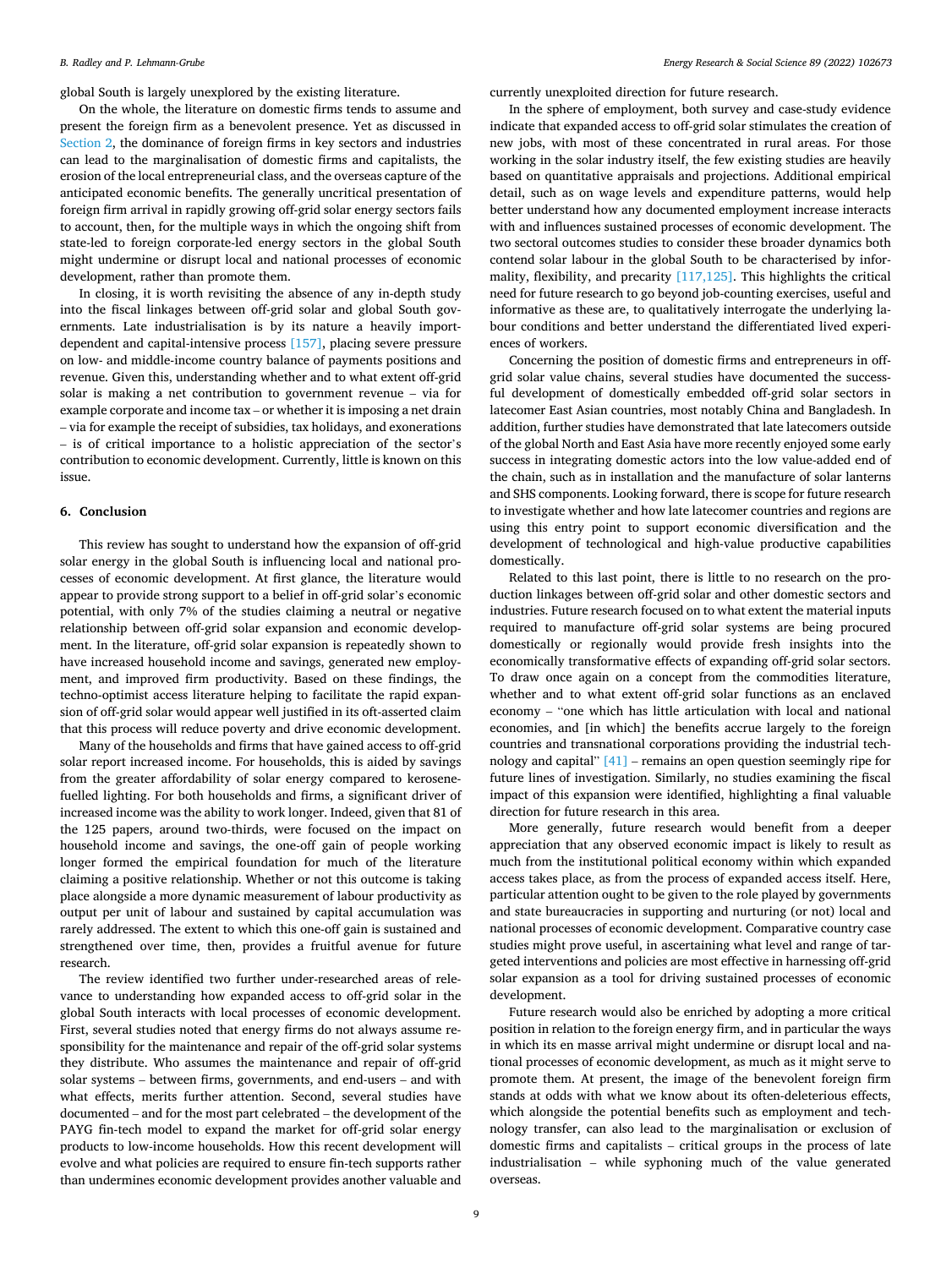<span id="page-9-0"></span>Lastly, greater attention to the contested, contingent, and uneven nature of economic development would enhance future research in this area, by providing a more rounded and realist appraisal of any observed impact. Very often, the off-grid solar literature on the global South presents a linear, smooth, and friction-free assessment. Household savings and income are increasing, rural micro-enterprises are expanding, new jobs are being created (or could be), and firms are developing manufacturing capabilities (or could do). Left out of these assessments is a consideration of the uneven and contradictory nature of the observed process. While the existing literature is adept at identifying households and firms who appear to have benefited from access to off-grid solar through increased income, savings, or productivity, it is less well attuned to the processes of polarisation, marginalisation, and exclusion likely to be associated with this growth. If, to return to Furtado, development is a process of reshaping social relations founded on accumulation, how social relations are being reshaped by off-grid solar expansion, and with what effects, is deserving of more attention.

Governments, multilateral institutions, and development finance are increasingly aligning behind a market-led model of expanding access to off-grid solar, underpinned by a belief that this expansion will not only reduce energy poverty but can also reduce income poverty and drive economic development in some of the world's poorest regions and communities. There is, in turn, a growing literature interrogating the nature of the relationship between expanded off-grid solar access and economic development in the global South, which to date has provided much evidence and understanding on the topic. It is hoped that the suggested paths for future research outlined here might help build on the rich insights generated to date, to further deepen and develop our understanding of to what extent, how, and where off-grid solar expansion is promoting (or undermining) transformative and emancipatory processes of economic development in the global South.

#### **Declaration of competing interest**

There is no potential conflict of interest to report.

#### *Acknowledgements*

The authors would like to thank the three anonymous peer reviewers as well as ER&SS Editor-in-Chief Benjamin Sovacool for their helpful comments and additions to this manuscript. Research for this article was funded by the Research Infrastructure and Investment Funds (RIIF) of the London School of Economics and Political Science, Department of International Development (LSE ID). The authors gratefully acknowledge LSE ID's support. An earlier version of the paper was presented at the Sussex Energy Group seminar series, in March 2021. Thank you to everyone who attended the seminar and provided thoughtful comments.

## *Funding details*

Research for this article was funded by the Research Infrastructure and Investment Funds (RIIF) of the London School of Economics and Political Science, Department of International Development (LSE ID).

#### **Appendix A. Reviewed academic journals**

**Energy & Environment (24)**: Applied Energy; Economics of Energy & Environmental Policy; Energy & Environment; Energy Journal; Energy Policy; Energy Procedia; Energy Research and Social Sciences; Energy for Sustainable Development; Environmental Progress & Sustainable Energy; Energy, Sustainability and Society; Environment, Development and Sustainability; Renewable Energy; Environment and Planning A; Global Environmental Change; Green Energy & Environment; International Journal of Energy Sector Management; Journal of Cleaner Production; Journal of Environment & Development; Renewable and Sustainable Energy Reviews; Resource and Energy Economics; Sustainable Cities and Society; Sustainable Production and Consumption; Sustainability; Sustainability Science.

**Development Studies (19)**: Antipode; Canadian Journal of Development Studies; Development; Development and Change; Development in Practice; Development Policy Review; Geoforum; European Journal of Development Research; Journal of Agrarian Change; Journal of Development Studies; Journal of Economic Geography; Journal of International Development; Journal of Peasant Studies; Journal of Rural Studies; Oxford Development Studies; Progress in Development Studies; Progress in Human Geography; Third World Quarterly; World Development.

**African Studies (12)**: Africa; African Affairs; Africa Development; African Review of Economics and Finance; African Studies Quarterly; African Studies Review; Journal of African Economies; Journal of Contemporary African Studies; Journal of Eastern African Studies; Journal of Modern African Studies; Journal of Southern African Studies; Review of African Political Economy.

**Heterodox Economics and Political Economy (10)**: Cambridge Journal of Economics; Competition & Change; Global Production Networks; International Review of Applied Economics; New Left Review; New Political Economy; Review of Black Political Economy; Review of International Political Economy; Review of Political Economy; Review of Radical Political Economics.

**Orthodox Economics (7)**: Econometrica; Journal of Economic Growth; Journal of Economic Literature; Journal of Financial Economics; Journal of Political Economy; The American Economic Review; The Quarterly Journal of Economics.

#### **Appendix B. Reviewed grey literature**

**Development Agencies (20)**: 60 Decibels; Center for Global Development; CDC Group; Climate Action Network; Efficiency for Access; German Agency for International Cooperation (GIZ); Green Growth Knowledge Platform; Global Green Growth Institute; Overseas Development Institute; Oxfam; Power for All; Practical Action Consulting; REN21; Rockefeller Foundation; Solar Plaza; Sustainable Energy for All; World Resources Institute; UK Foreign, Commonwealth and Development Office (formerly UK Department for International Development); United States Agency for International Development; World Resources Institute.

**Multilateral Institutions (11)**: International Energy Agency; International Labour Organisation; International Renewable Energy Agency; Mitigation Enabling Energy Transition in the Mediterranean region (meetMED); Organisation for Economic Co-operation and Development; Regional Center for Renewable Energy and Energy Efficiency (RCREEE); United Nations Conference on Trade and Development; United Nations Development Program; United Nations Environment Programme; United Nations Industrial Development Organization; World Bank.

**Industry Associations (5)**: Africa Solar Industry Association, GOGLA (Global Association for the Off-grid Solar Energy Industry); Groupe Speciale Mobile Association (GSMA); Renewable Energy Solutions for Africa Foundation; Solar Energy Industries Association.

**African Institutions (4)**: African Development Bank; African Union Infrastructure and Energy Commission; The Economic Community of West African States Centre for Renewable Energy and Energy Efficiency; United Nations Economic Commission for Africa.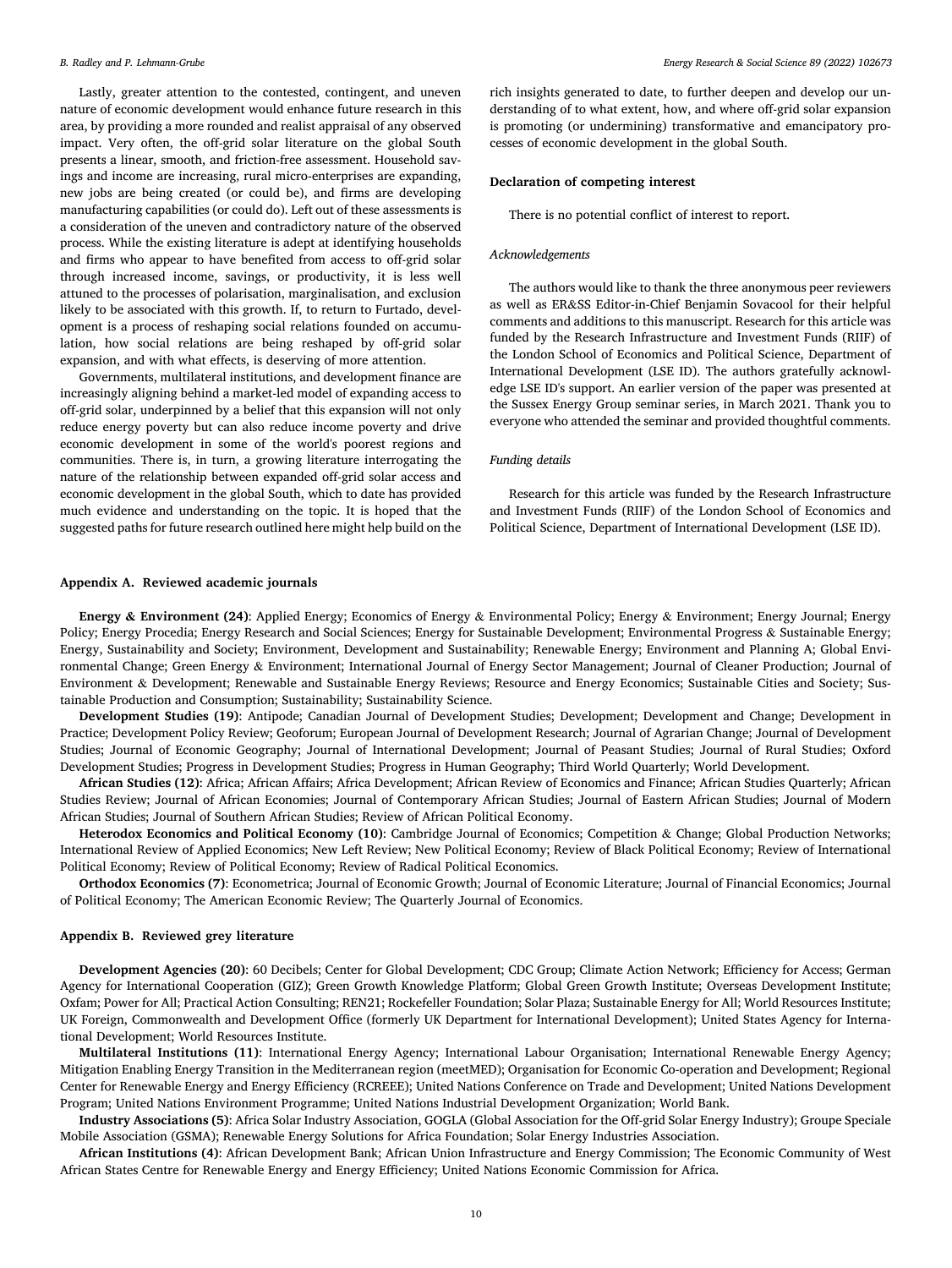## <span id="page-10-0"></span>**Appendix C. Description of peer-reviewed papers**

| Reference article   | Year | Journal                            | Academic<br>Area | <b>Analytical Focus</b>        | Solar Unit | Geographic Focus      | Positive<br>Impact? |
|---------------------|------|------------------------------------|------------------|--------------------------------|------------|-----------------------|---------------------|
| Adkins et al.       | 2010 | <b>Energy Policy</b>               | Energy & Env.    | Access (income $&$ savings)    | Pico/SHS   | Africa (Malawi)       | Yes                 |
| Adwek et al.        | 2020 | Environment, Development and       | Energy & Env.    | Access (income & savings)      | Pico/SHS   | Africa (Kenya)        | Yes                 |
|                     |      | Sustainability                     |                  |                                |            |                       |                     |
|                     | 2016 | Journal of Environment and         |                  |                                | Mix        |                       | Yes                 |
| Agostini et al.     |      |                                    | Energy & Env.    | Access (income & savings)      |            | Latin America (Chile) |                     |
|                     |      | Development                        |                  |                                |            |                       |                     |
| Aklin et al.        | 2017 | Science Advances                   | Economics        | Access (income & savings,      | $Mini-$    | Asia (India)          | No                  |
|                     |      |                                    |                  | firms)                         | Micro-     |                       |                     |
| Amadou et al.       | 2019 | Journal of African Economies       | Africa/          | Access (income & savings)      | Pico/SHS   | Africa                | Yes                 |
|                     |      |                                    | Economics        |                                |            |                       |                     |
| Azimoh et al.       | 2015 | <b>Applied Energy</b>              | Energy & Env.    | Access (income & savings,      | Pico/SHS   | Africa (South Africa) | Yes                 |
|                     |      |                                    |                  | firms)                         |            |                       |                     |
| Azimoh et al.       | 2016 | Energy Conversion and              | Energy & Env.    | Access (income & savings)      | Mix        | Africa (South Africa) | Yes                 |
|                     |      | Management                         |                  |                                |            |                       |                     |
| Azimoh et al.       | 2017 | Renewable Energy                   | Energy & Env.    | Access (firms)                 | $Mini-$    | Africa (Namibia)      | Mixed               |
|                     |      |                                    |                  |                                | Micro-     |                       |                     |
| Baker and Sovacool  | 2017 | Political Geography                | Development      | Sectoral (firms)               | Mix        | Africa (South Africa) | Mixed               |
| Baurzhan and        | 2016 | Renewable and Sustainable Energy   | Energy & Env.    | Access (income & savings)      | Pico/SHS   | Africa                | Mixed               |
| Jenkins             |      | Reviews                            |                  |                                |            |                       |                     |
| Behuria             | 2020 | World Development                  | Development      | Sectoral (firms)               | Mix        | Asia (India)          | No                  |
|                     |      |                                    |                  | Access (firms)                 |            | Global                | Yes                 |
| Bhattacharyya and   | 2016 | <b>Energy Policy</b>               | Energy & Env.    |                                | $Mini-$    |                       |                     |
| Palit               |      |                                    |                  |                                | Micro-     |                       |                     |
| Bisaga et al.       | 2017 | <b>Energy Policy</b>               | Energy & Env.    | Access (income & savings)      | Pico/SHS   | Africa (Kenya,        | Yes                 |
|                     |      |                                    |                  |                                |            | Rwanda)               |                     |
| Bisaga et al.       | 2020 | <b>Energy Policy</b>               | Energy & Env.    | Access (income $\&$ savings)   | Mix        | Africa (Rwanda)       | Yes                 |
| Boliko and Ialnazov | 2019 | <b>Energy Policy</b>               | Energy & Env.    | Access (income & savings,      | Mix        | Africa (Kenya)        | Yes                 |
|                     |      |                                    |                  | jobs)                          |            |                       |                     |
| Bond et al.         | 2007 | <b>Energy Policy</b>               | Energy & Env.    | Sectoral (firms)               | Pico/SHS   | Asia (East Timor)     | Yes                 |
| Brunet et al.       | 2018 | Renewable and Sustainable Energy   | Energy & Env.    | Access (income & savings,      | Mix        | Africa                | Yes                 |
|                     |      | Reviews                            |                  | jobs, firms)                   |            |                       |                     |
| Byrne et al.        | 2018 | Energy Research and Social Science | Energy & Env.    | Sectoral (firms)               | Mix        | Africa (Kenya)        | Yes                 |
| Chakrabarty and     | 2011 | Energy                             | Energy & Env.    | Access (income & savings,      | Pico/SHS   | Asia (Bangladesh)     | Yes                 |
| Islam               |      |                                    |                  | jobs)                          |            |                       |                     |
| Charles et al.      | 2019 | Energy                             | Energy & Env.    | Sectoral (firms)               | Pico/SHS   | Africa (South Africa) | Yes                 |
| Dauenhauer et al.   | 2020 | Energy, Sustainability and Society | Energy & Env.    | Access (income $\&$ savings)   | Mix        | Africa (Malawi)       | Yes                 |
| Diallo and Moussa   | 2020 | Energy                             | Energy & Env.    | Access (income & savings)      | Pico/SHS   | Africa (Ivory Coast)  | Yes                 |
| Ellegård et al.     | 2004 | Renewable Energy                   | Energy & Env.    | Access (income & savings)      | Pico/SHS   | Africa (Zambia)       | Yes                 |
|                     |      |                                    |                  |                                |            |                       | Yes                 |
| Feron et al.        | 2016 | Energy, Sustainability and Society | Energy & Env.    | Access (firms)                 | Mix        | Latin America (Chile) |                     |
| Geall et al.        | 2018 | Energy Research and Social Science | Energy & Env.    | Access (income & savings)      | Mix        | Asia (China)          | Mixed               |
| Gollwitzer et al.   | 2018 | Energy Research and Social Science | Energy & Env.    | Access (firms)                 | $Mini-$    | Africa (Kenya)        | Yes                 |
|                     |      |                                    |                  |                                | Micro-     |                       |                     |
| Gray et al.         | 2019 | Development in Practice            | Development      | Access (income & savings,      | Pico/SHS   | Africa (Tanzania)     | Yes                 |
|                     |      |                                    |                  | firms)                         |            |                       |                     |
| Hayashi             | 2020 | Energy Research and Social Science | Energy & Env.    | Sectoral (firms)               | Mix        | Asia (China)          | Yes                 |
| Heinemann et al.    | 2019 | WIT Transactions on Ecology and    | Energy & Env.    | Sectoral (firms)               | Pico/SHS   | Asia (Bangladesh)     | Yes                 |
|                     |      | the Environment                    |                  |                                |            |                       |                     |
| Ibrik               | 2019 | Cogent Engineering                 | Energy & Env.    | Access (income & savings)      | $Mini-$    | Asia (Palestine)      | Yes                 |
|                     |      |                                    |                  |                                | Micro-     |                       |                     |
| Jacobson            | 2007 | World Development                  | Development      | Access (income & savings,      | Mix        | Africa (Kenya)        | Mixed               |
|                     |      |                                    |                  | firms)                         |            |                       |                     |
| Joshi et al.        | 2019 | World Development                  | Development      | Sectoral (firms)               | Mix        | Asia (India)          | Yes                 |
| Karekezi and        | 2002 | <b>Energy Policy</b>               | Energy & Env.    | Access (firms)                 | Mix        | Africa                | Yes                 |
| Kithyoma            |      |                                    |                  |                                |            |                       |                     |
| Katre et al.        | 2019 | Energy, Sustainability and Society | Energy & Env.    | Access (income & savings,      | $Mini-$    | Asia (India)          | Yes                 |
|                     |      |                                    |                  | firms)                         | Micro-     |                       |                     |
| Kattumuri and Kruse | 2017 | Climate and Development            | Energy & Env.    | Access (income & savings),     | Mix        | Asia (India)          | Yes                 |
|                     |      |                                    |                  | Sectoral (jobs)                |            |                       |                     |
| Kirubi et al.       | 2009 | World Development                  | Development      | Access (income & savings,      | $Mini-$    | Africa (Kenya)        | Yes                 |
|                     |      |                                    |                  |                                |            |                       |                     |
|                     |      |                                    |                  | firms)                         | Micro-     |                       |                     |
| Laufer and Schafer  | 2011 | Energy for Sustainable Development | Energy & Env.    | Access (income & savings,      | Pico/SHS   | Asia (Sri Lanka)      | No                  |
|                     |      |                                    |                  | firms)                         |            |                       |                     |
| Lemaire             | 2011 | Energy for Sustainable Development | Energy & Env.    | Access (income $&$ savings)    | Pico/SHS   | Africa (South Africa) | Mixed               |
| Lemaire             | 2018 | Energy and Environment             | Energy & Env.    | Access (income $&$ savings)    | Pico/SHS   | Global                | Yes                 |
| Lillo et al.        | 2015 | Energy for Sustainable Development | Energy & Env.    | Access (firms)                 | Mix        | Latin America (Peru)  | Yes                 |
| Mandelli et al.     | 2016 | Renewable and Sustainable Energy   | Energy & Env.    | Access (income & savings)      | Mix        | Global                | Yes                 |
|                     |      | Reviews                            |                  |                                |            |                       |                     |
| Mills               | 2016 | Energy for Sustainable Development | Energy & Env.    | Access (jobs), Sectoral (jobs, | Pico/SHS   | Global                | Yes                 |
|                     |      |                                    |                  | firms)                         |            |                       |                     |
| Mishra and Behera   | 2016 | Renewable and Sustainable Energy   | Energy & Env.    | Access (income & savings)      | Pico/SHS   | Asia (India)          | Yes                 |
|                     |      | Reviews                            |                  |                                |            |                       |                     |
| Mondal and Klein    | 2011 | Energy for Sustainable Development | Energy & Env.    | Access (income & savings)      | Pico/SHS   | Asia (Bangladesh)     | Yes                 |
| Monyei et al.       | 2018 | Energy Research and Social Science | Energy & Env.    | Access (income $&$ savings)    | Pico/SHS   | Africa (South Africa) | No                  |
| Narula and          | 2017 | Journal of Cleaner Production      | Energy & Env.    | Access (firms)                 | $Mini-$    | Asia (India)          | Yes                 |
| Bhattacharyya       |      |                                    |                  |                                | Micro-     |                       |                     |
|                     |      |                                    |                  |                                |            |                       |                     |

(*continued on next page*)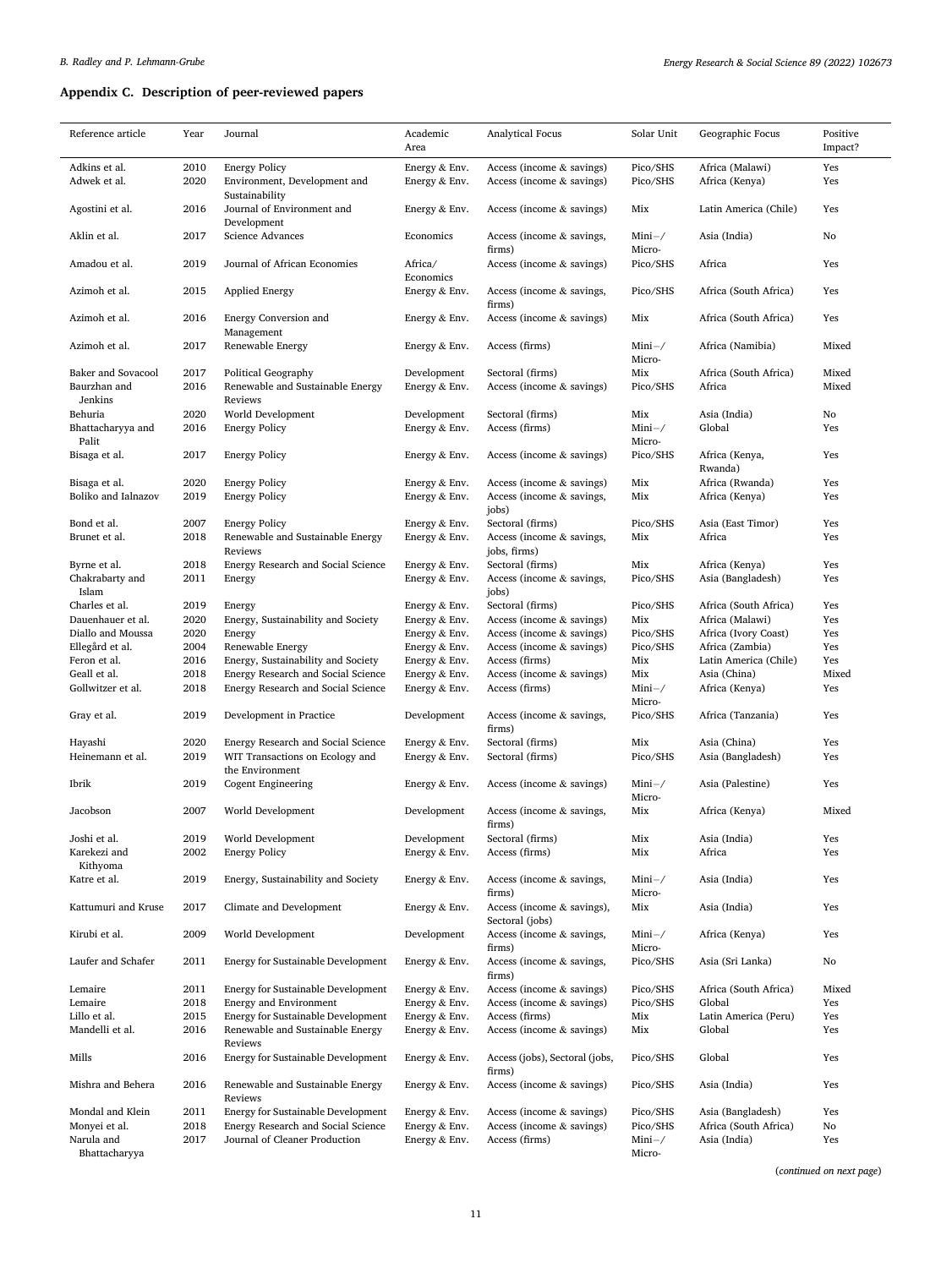# (*continued* )

| Reference article           | Year | Journal                                               | Academic<br>Area | <b>Analytical Focus</b>             | Solar Unit        | Geographic Focus                   | Positive<br>Impact? |
|-----------------------------|------|-------------------------------------------------------|------------------|-------------------------------------|-------------------|------------------------------------|---------------------|
| Niethammer and<br>Alstone   | 2012 | Gender and Development                                | Development      | Access (firms)                      | Pico/SHS          | Africa (Ethiopia,<br>Ghana, Kenya) | Yes                 |
| Obeng and Evers             | 2010 | <b>Energy for Sustainable Development</b>             | Energy & Env.    | Access (income & savings)           | Pico/SHS          | Africa (Ghana)                     | Yes                 |
| Obeng et al.                | 2008 | <b>Energy for Sustainable Development</b>             | Energy & Env.    | Access (income & savings)           | Mix               | Africa (Ghana)                     | Yes                 |
| Ondraczek                   | 2013 | <b>Energy Policy</b>                                  | Energy & Env.    | Sectoral (firms)                    | Mix               | Africa (Tanzania,<br>Kenya)        | Yes                 |
| Peters and Sievert          | 2015 | Revue d'économie du<br>développement                  | Development      | Access (income & savings,<br>firms) | Mix               | Africa                             | Mixed               |
| Pueyo and<br>DeMartino      | 2018 | <b>Energy for Sustainable Development</b>             | Energy & Env.    | Access (income $&$ savings)         | $Mini-$<br>Micro- | Africa (Kenya)                     | No                  |
| Radulovic                   | 2005 | <b>Energy Policy</b>                                  | Energy & Env.    | Access (firms)                      | $Mini-$<br>Micro- | Asia (India)                       | Yes                 |
| Rahman and Ahmad            | 2013 | <b>Energy Policy</b>                                  | Energy & Env.    | Access (income & savings)           | Pico/SHS          | Asia (Bangladesh)                  | No                  |
| Rai                         | 2004 | <b>Energy for Sustainable Development</b>             | Energy & Env.    | Access (income & savings,<br>jobs)  | Pico/SHS          | Asia (Nepal)                       | Yes                 |
| Rastogi                     | 2018 | South Asian Journal of Business                       | Economics        | Access (income & savings)           | Pico/SHS          | Africa (Kenya)                     | Yes                 |
| Roche and Blanchard         | 2018 | Renewable Energy                                      | Energy & Env.    | Access (income $&$ savings)         | Pico/SHS          | Africa (Kenya)                     | Yes                 |
| Saing                       | 2018 | Oxford Development Studies                            | Development      | Access (income & savings)           | Mix               | Asia (Cambodia)                    | Yes                 |
| Samarakoon                  | 2020 | Energy Research and Social Science                    | Energy & Env.    | Access (income & savings)           | Pico/SHS          | Africa (Malawi)                    | No                  |
| Sarker et al.               | 2020 | Energies                                              | Energy & Env.    | Access (income & savings,<br>firms) | Pico/SHS          | Asia (Bangladesh)                  | Yes                 |
| Scott                       | 2017 | Renewable and Sustainable Energy<br>Reviews           | Energy & Env.    | Sectoral (firms)                    | Mix               | Global                             | Yes                 |
| Sovacool and<br>D'Agostino  | 2012 | Progress in Development Studies                       | Development      | Sectoral (firms)                    | Pico/SHS          | Asia & Oceania                     | Yes                 |
| Stock                       | 2020 | Antipode                                              | Development      | Sectoral (jobs)                     | Mix               | Global                             | No                  |
| Tong et al.                 | 2015 | Perspectives on Global Development<br>and Technology  | Development      | Access (income $&$ savings)         | Pico/SHS          | Africa (Kenya)                     | Yes                 |
| Turner                      | 2019 | Energy Research and Social Science                    | Energy & Env.    | Access (income & savings)           | Pico/SHS          | Asia (Sri Lanka)                   | Mixed               |
| <b>Urmee and Harries</b>    | 2012 | Renewable Energy                                      | Energy & Env.    | Access (income & savings)           | Pico/SHS          | Oceania (Fiji)                     | Mixed               |
| Urpelainen and Yoon         | 2016 | Clean Technologies and<br><b>Environmental Policy</b> | Environment      | Access (firms)                      | Pico/SHS          | Asia (India)                       | Yes                 |
| van der Vleuten et al.      | 2007 | <b>Energy Policy</b>                                  | Energy & Env.    | Sectoral (firms)                    | Pico/SHS          | Africa                             | Yes                 |
| Wamukonya                   | 2007 | Energy                                                | Energy & Env.    | Access (income & savings)           | Pico/SHS          | Africa                             | Yes                 |
| Wamukonya and<br>Davis      | 2001 | <b>Energy for Sustainable Development</b>             | Energy & Env.    | Access (income & savings)           | Pico/SHS          | Africa (Namibia)                   | No                  |
| Wijayatunga and<br>Attalage | 2005 | <b>Energy for Sustainable Development</b>             | Energy & Env.    | Access (income $&$ savings)         | Pico/SHS          | Asia (Sri Lanka)                   | Yes                 |

## **Appendix D. Description of non-peer-reviewed papers**

| Organisation                       | Year | <b>Analytical Focus</b>                          | Solar Unit   | Geographic Focus                        | Positive Impact? |
|------------------------------------|------|--------------------------------------------------|--------------|-----------------------------------------|------------------|
| 60 Decibels                        | 2020 | Access (income & savings, firms)                 | Pico/SHS     | Global                                  | Mixed            |
| CDC                                | 2020 | Access (income $&$ savings)                      | Pico/SHS     | Africa (Nigeria)                        | Yes              |
| <b>Climate Action Network</b>      | 2015 | Access (income $&$ savings, firms)               | Mix          | Global                                  | Yes              |
| <b>DFID</b>                        | 2018 | Access (jobs, firms)                             | Mix          | Africa                                  | Yes              |
| GIZ                                | 2017 | Sectoral (jobs, firms)                           | Mix          | Africa (Egypt)                          | Yes              |
| <b>GOGLA</b>                       | 2018 | Sectoral (jobs)                                  | Mix          | Global                                  | Yes              |
| <b>GOGLA</b>                       | 2019 | Access (income $&$ savings, jobs)                | Pico/SHS     | Global                                  | Yes              |
| <b>GOGLA</b>                       | 2020 | Access (income $&$ savings, jobs)                | Pico/SHS     | Global                                  | Yes              |
| <b>GOGLA</b>                       | 2020 | Access (income $&$ savings, jobs)                | Pico/SHS     | Asia                                    | Yes              |
| <b>GSMA</b>                        | 2016 | Access (income $&$ savings)                      | Pico/SHS     | Africa (Rwanda)                         | Yes              |
| <b>GSMA</b>                        | 2020 | Access (income $&$ savings)                      | Pico/SHS     | Africa                                  | Yes              |
| <b>IEA</b>                         | 2014 | Sectoral (firms)                                 | Mix          | Global                                  | Yes              |
| <b>IRENA</b>                       | 2017 | Sectoral (jobs, firms)                           | Mix          | Global                                  | Yes              |
| <b>IRENA</b>                       | 2018 | Sectoral (jobs, firms)                           | Mix          | Global                                  | Mixed            |
| <b>IRENA</b>                       | 2019 | Sectoral (jobs, firms)                           | Mix          | Global                                  | Yes              |
| <b>IRENA</b>                       | 2019 | Sectoral (jobs, firms)                           | Mix          | Global                                  | Yes              |
| meetMED                            | 2020 | Sectoral (jobs)                                  | Mix          | Africa & Asia (Egypt, Tunisia, Lebanon) | Yes              |
| ODI                                | 2015 | Access (income & savings)                        | Mix          | Africa                                  | Mixed            |
| ODI                                | 2016 | Access (income & savings)                        | Pico or SHS  | Africa                                  | Yes              |
| ODI                                | 2018 | Access (income $&$ savings)                      | Mix          | Global                                  | Yes              |
| <b>OECD</b>                        | 2015 | Sectoral (jobs, firms)                           | Mix          | Global                                  | Mixed            |
| Oxfam                              | 2015 | Access (income & savings, jobs)                  | Mini-/Micro- | Africa (Zimbabwe)                       | Yes              |
| Power for All                      | 2017 | Access (income & savings)                        | Mix          | Global                                  | Yes              |
| Power for All                      | 2017 | Access (income $&$ savings)                      | Mini-/Micro- | Africa & Asia (India, Tanzania)         | Yes              |
| Power for All                      | 2018 | Access (income & savings, jobs), Sectoral (jobs) | Mix          | Global                                  | Yes              |
| Power for All                      | 2019 | Access (jobs), Sectoral (jobs)                   | Mix          | Global                                  | Yes              |
| <b>Practical Action Consulting</b> | 2015 | Access (income & savings)                        | Pico/SHS     | Africa & Asia (India, Kenya)            | Mixed            |
| REN21                              | 2019 | Access (income $&$ savings, firms)               | Mix          | Global                                  | Yes              |
| <b>Res4Africa Foundation</b>       | 2017 | Access (income $&$ savings, firms)               | Mix          | Africa                                  | Yes              |

(*continued on next page*)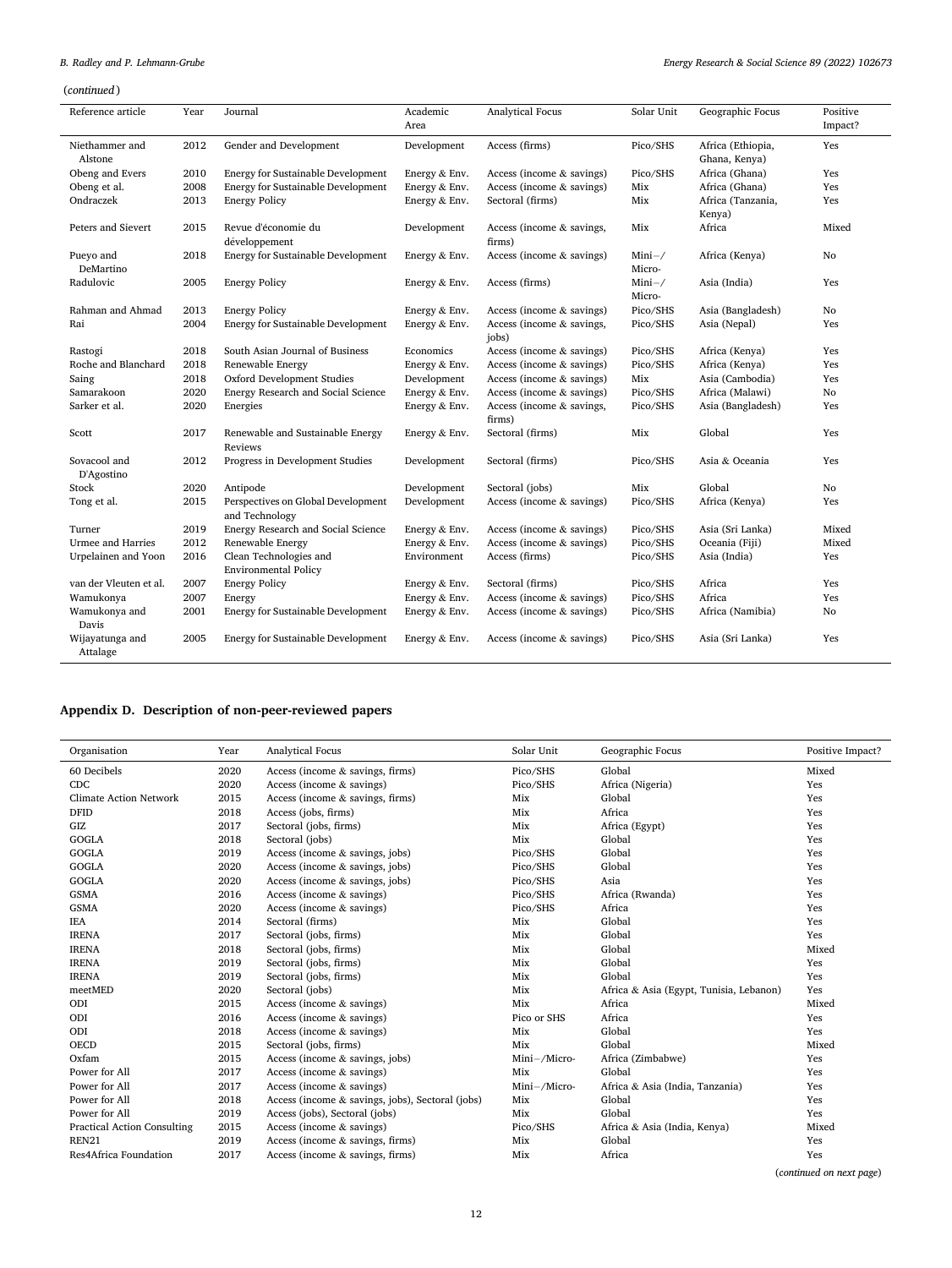#### <span id="page-12-0"></span>(*continued* )

| Organisation              | Year | <b>Analytical Focus</b>                           | Solar Unit   | Geographic Focus             | Positive Impact? |
|---------------------------|------|---------------------------------------------------|--------------|------------------------------|------------------|
| Res4Africa Foundation     | 2018 | Access (income $&$ savings)                       | Mix          | Africa                       | Yes              |
| Rockefeller Foundation    | 2017 | Access (income & savings)                         | Mini-/Micro- | Asia (India)                 | Yes              |
| Solar Plaza               | 2018 | Access (income & savings, firms), Sectoral (jobs) | Mix          | Africa                       | Yes              |
| <b>UNDP</b>               | 2004 | Access (income & savings)                         | Pico/SHS     | Asia (Bangladesh)            | Yes              |
| <b>UNDP</b>               | 2005 | Access (income $&$ savings)                       | Mix          | Africa (Mali)                | Yes              |
| <b>UNDP</b>               | 2007 | Access (income & savings)                         | Mix          | Global                       | Yes              |
| <b>UNDP</b>               | 2011 | Sectoral (jobs)                                   | Pico/SHS     | Asia (India)                 | Yes              |
| <b>UNDP</b>               | 2012 | Access (jobs)                                     | Mix          | Global                       | Mixed            |
| <b>UNECA</b>              | 2016 | Sectoral (firms)                                  | Mix          | Africa (Ghana, South Africa) | Yes              |
| <b>UNECA</b>              | 2016 | Access (firms), Sectoral (firms)                  | Mix          | Africa                       | Yes              |
| <b>UNECA</b>              | 2016 | Sectoral (firms)                                  | Mix          | Africa                       | Yes              |
| <b>UNEP</b>               | 2014 | Sectoral (jobs)                                   | Mix          | Global                       | Yes              |
| <b>UNIDO</b>              | 2017 | Sectoral (firms)                                  | Mini-/Micro- | Africa & Asia                | Mixed            |
| <b>USAID</b>              | 2019 | Access (income & savings, jobs, firms)            | Mix          | Africa                       | Yes              |
| World Bank                | 2008 | Access (income $&$ savings)                       | Mix          | Global                       | Mixed            |
| World Bank                | 2013 | Access (income $&$ savings)                       | Pico/SHS     | Asia (Bangladesh)            | Yes              |
| World Bank                | 2015 | Access (income $&$ savings)                       | Pico/SHS     | Global                       | Yes              |
| World Bank                | 2016 | Access (income $&$ savings)                       | Pico/SHS     | Africa (Ghana)               | Yes              |
| World Bank                | 2018 | Access (income & savings)                         | Mix          | Africa (Kenya)               | Yes              |
| World Bank                | 2018 | Access (income & savings)                         | Mini-/Micro- | Asia (Sri Lanka)             | Yes              |
| World Bank                | 2019 | Access (income & savings)                         | Pico/SHS     | Latin America (Peru)         | Yes              |
| World Bank                | 2019 | Access (firms)                                    | Mix          | Africa                       | Mixed            |
| World Bank                | 2020 | Access (income & savings)                         | Mix          | Asia (Myanmar)               | Yes              |
| World Resources Institute | 2016 | Access (income $&$ savings)                       | Mix          | Asia (India, Nepal)          | Mixed            |
| World Resources Institute | 2017 | Sectoral (jobs)                                   | Mix          | Asia (India)                 | Mixed            |

#### **References**

- [1] [G. Vashistha, E. Plunkett, Solutions for the Missing Middle: The Case for Large](http://refhub.elsevier.com/S2214-6296(22)00177-3/rf202205200517099816)[scale Mini-grid Development, Seoul, 2017.](http://refhub.elsevier.com/S2214-6296(22)00177-3/rf202205200517099816)
- [2] IRENA, Renewable Energy and Jobs: Annual Review 2019, Masdar City, [http](http://www.irena.org/menu/index.aspx?mnu=Subcat&PriMenuID=36&CatID=141&SubcatID=585) [://www.irena.org/menu/index.aspx?mnu](http://www.irena.org/menu/index.aspx?mnu=Subcat&PriMenuID=36&CatID=141&SubcatID=585)=Subcat&PriMenuID=36&Cat ID=141&[SubcatID](http://www.irena.org/menu/index.aspx?mnu=Subcat&PriMenuID=36&CatID=141&SubcatID=585)=585, 2019.
- [3] IEA, Energy Access Outlook 2017: From Poverty to Prosperity, Paris, 2017, [https://doi.org/10.1016/0022-2828\(72\)90097-1.](https://doi.org/10.1016/0022-2828(72)90097-1)
- [4] African Development Bank, The New Deal on Energy for Africa: A Transformative Partnership to Light up and Power Africa by 2025, Abidjan, 2018, [https://doi.](https://doi.org/10.1017/CBO9781107415324.004)  [org/10.1017/CBO9781107415324.004](https://doi.org/10.1017/CBO9781107415324.004).
- [5] B. Mainali, S. Silveira, Financing off-grid rural electrification: country case Nepal, Energy 36 (2011) 2194–2201, [https://doi.org/10.1016/j.energy.2010.07.004.](https://doi.org/10.1016/j.energy.2010.07.004)
- [6] M.M. Rahman, J.V. Paatero, R. Lahdelma, Evaluation of choices for sustainable rural electrification in developing countries: a multicriteria approach, Energy Policy 59 (2013) 589–599, [https://doi.org/10.1016/j.enpol.2013.04.017.](https://doi.org/10.1016/j.enpol.2013.04.017)
- [7] J. Knuckles, Business models for mini-grid electricity in base of the pyramid markets, Energy Sustain. Dev. 31 (2016) 67–82, [https://doi.org/10.1016/j.](https://doi.org/10.1016/j.esd.2015.12.002) [esd.2015.12.002](https://doi.org/10.1016/j.esd.2015.12.002).
- [8] M.F. Gómez, S. Silveira, Delivering off-grid electricity systems in the brazilian Amazon, EnergySustain. Dev. 16 (2012) 155–167, [https://doi.org/10.1016/j.](https://doi.org/10.1016/j.esd.2012.01.007)  [esd.2012.01.007](https://doi.org/10.1016/j.esd.2012.01.007).
- [9] S. Graber, T. Narayanan, J. Alfaro, D. Palit, Solar microgrids in rural India: consumers' willingness to pay for attributes of electricity, Energy Sustain. Dev. 42 (2018) 32–43, [https://doi.org/10.1016/j.esd.2017.10.002.](https://doi.org/10.1016/j.esd.2017.10.002)
- [10] [Power Africa, The Roadmap: A Guide to Reaching 30,000 Megawatts and 60](http://refhub.elsevier.com/S2214-6296(22)00177-3/rf202205200515191874)  [Million Connections, Washington DC, 2015](http://refhub.elsevier.com/S2214-6296(22)00177-3/rf202205200515191874).
- [11] [African Energy Commission, Designing the African Energy Transition: 2020-](http://refhub.elsevier.com/S2214-6296(22)00177-3/rf202205200404334736)  [2025, Algiers, 2019](http://refhub.elsevier.com/S2214-6296(22)00177-3/rf202205200404334736).
- [12] S.D. Comello, S.J. Reichelstein, A. Sahoo, T.S. Schmidt, Enabling mini-grid development in rural India, World Dev. 93 (2017) 94–107, [https://doi.org/](https://doi.org/10.1016/j.worlddev.2016.12.029)  [10.1016/j.worlddev.2016.12.029](https://doi.org/10.1016/j.worlddev.2016.12.029).
- [13] M.G. Smith, J. Urpelainen, Early adopters of solar panels in developing countries: evidence from Tanzania, Rev. Policy Res. 31 (2014) 17–37, [https://doi.org/](https://doi.org/10.1111/ropr.12061) [10.1111/ropr.12061](https://doi.org/10.1111/ropr.12061).
- [14] K.K. Perry, Innovation, institutions and development: a critical review and grounded heterodox economic analysis of late-industrialising contexts, Cambridge J. Econ. (2019) 1–25, <https://doi.org/10.1093/cje/bez049>.
- [15] L. Mann, G. Iazzolino, See, Nudge, Control and Profit: Digital Platforms as Privatised Epistemic Infrastructures. [https://itforchange.net/platformpolitics/](https://itforchange.net/platformpolitics/wp-content/uploads/2019/03/Digital-Platforms-as-Privatized-Epistemic-Infrastructures-_5thMarch.pdf) [wp-content/uploads/2019/03/Digital-Platforms-as-Privatized-Epistemic-Infrast](https://itforchange.net/platformpolitics/wp-content/uploads/2019/03/Digital-Platforms-as-Privatized-Epistemic-Infrastructures-_5thMarch.pdf)  [ructures-\\_5thMarch.pdf,](https://itforchange.net/platformpolitics/wp-content/uploads/2019/03/Digital-Platforms-as-Privatized-Epistemic-Infrastructures-_5thMarch.pdf) 2019.
- [16] [R. Prebisch, The Economic Development of Latin America and its Principal](http://refhub.elsevier.com/S2214-6296(22)00177-3/rf202205200514067565) [Problems, New York, 1950.](http://refhub.elsevier.com/S2214-6296(22)00177-3/rf202205200514067565)
- [17] [F.H. Cardoso, The consumption of dependency theory in the United States, Lat.](http://refhub.elsevier.com/S2214-6296(22)00177-3/rf202205200513529629)  [Am. Res. Rev. 12 \(1977\) 7](http://refhub.elsevier.com/S2214-6296(22)00177-3/rf202205200513529629)–24.
- [18] [C. Furtado, Accumulation and Development: The Logic of Industrial Civilization,](http://refhub.elsevier.com/S2214-6296(22)00177-3/rf202205200513519204)  [Martin Robertson, Oxford, 1983.](http://refhub.elsevier.com/S2214-6296(22)00177-3/rf202205200513519204)
- [19] S. Amin, Global History: A View from the South, Pambazuka Press, Cape Town, 2010,<https://doi.org/10.1111/j.1467-7660.2007.00455.x>.
- [20] A. Fischer, The end of peripheries? On the enduring relevance of structuralism for understanding contemporary global development, Dev. Chang. 46 (2015) 700–732, [https://doi.org/10.1111/dech.12180.](https://doi.org/10.1111/dech.12180)
- [21] S. Mandelli, J. Barbieri, R. Mereu, E. Colombo, Off-grid systems for rural electrification in developing countries: definitions, classification and a comprehensive literature review, Renew. Sust. Energ. Rev. 58 (2016) 1621–1646, [https://doi.org/10.1016/j.rser.2015.12.338.](https://doi.org/10.1016/j.rser.2015.12.338)
- [22] B. Amuzu-Sefordzi, K. Martinus, P. Tschakert, R. Wills, Disruptive innovations and decentralized renewable energy systems in Africa: a socio-technical review, Energy Res.Soc. Sci. 46 (2018) 140–154, [https://doi.org/10.1016/j.](https://doi.org/10.1016/j.erss.2018.06.014)  [erss.2018.06.014](https://doi.org/10.1016/j.erss.2018.06.014).
- [23] C. Brunet, O. Savadogo, P. Baptiste, M.A. Bouchard, Shedding some light on photovoltaic solar energy in Africa – a literature review, Renew. Sust. Energ. Rev. 96 (2018) 325–342,<https://doi.org/10.1016/j.rser.2018.08.004>.
- V. Kizilcec, P. Parikh, Solar Home Systems: A comprehensive literature review for Sub-Saharan Africa, Energy Sustain. Dev. 58 (2020) 78–89, [https://doi.org/](https://doi.org/10.1016/j.esd.2020.07.010)  [10.1016/j.esd.2020.07.010](https://doi.org/10.1016/j.esd.2020.07.010).
- [25] A.O. Hirschman, The rise and decline of development economics, in: Essays in [Trespassing, Cambridge University Press, Cambridge, 1981, pp. 1](http://refhub.elsevier.com/S2214-6296(22)00177-3/rf202205200406024745)–24.
- [26] D. Booth, What Next for the Political Economy of Development in Africa? Facing [up to the Challenge of Economic Transformation, London, 2020.](http://refhub.elsevier.com/S2214-6296(22)00177-3/rf202205200511071125)
- [27] [A. Fischer, The Disempowered Development of Tibet in China: A Study in the](http://refhub.elsevier.com/S2214-6296(22)00177-3/rf202205200459397592) [Economics of Marginalization, Lexington Books, Plymouth, 2014.](http://refhub.elsevier.com/S2214-6296(22)00177-3/rf202205200459397592)
- [28] R. Wade, The economic bureaucracy, in: Gov. Mark, Princeton University Press, Princeton and Oxford, 1990, pp. 195–227, [https://doi.org/10.2307/j.](https://doi.org/10.2307/j.ctv346sp7.14)  [ctv346sp7.14](https://doi.org/10.2307/j.ctv346sp7.14).
- [29] [P.B. Evans, Embedded Autonomy: States and Industrial Transformation,](http://refhub.elsevier.com/S2214-6296(22)00177-3/rf202205200458584838)  [Princeton University Press, Chichester, 1995.](http://refhub.elsevier.com/S2214-6296(22)00177-3/rf202205200458584838)
- [30] T. Mkandawire, Thinking about developmental states in Africa, Cambridge, J. Econ. 25 (2001) 289–313, <https://doi.org/10.1093/cje/25.3.289>.
- [31] H.J. Chang, The market, the state and institutions in economic development, in: H.-J. Chang (Ed.), Rethink. Dev. Econ, Anthem Press, London, 2004, pp. 41–60, [https://doi.org/10.3349/ymj.1999.40.4.339.](https://doi.org/10.3349/ymj.1999.40.4.339)
- [32] H.-J. Chang, J. Løhr, M. Irfan, Transformative Industrial Policy for Africa, Addis Ababa. [http://www.uneca.org/sites/default/files/PublicationFiles/tipa-full\\_re](http://www.uneca.org/sites/default/files/PublicationFiles/tipa-full_report_en_web.pdf) [port\\_en\\_web.pdf,](http://www.uneca.org/sites/default/files/PublicationFiles/tipa-full_report_en_web.pdf) 2016.
- [33] [S. Haggard, Developmental States, Cambridge University Press, Cambridge, 2018.](http://refhub.elsevier.com/S2214-6296(22)00177-3/rf202205200458344641) [34] J.S. Ovadia, C. Wolf, Studying the developmental state: theory and method in research on industrial policy and state-led development in Africa, Third World Q.
- 39 (2018) 1056–1076, <https://doi.org/10.1080/01436597.2017.1368382>. [35] C. Kay, Why East Asia overtook Latin America: agrarian reform, industrialisation
- and development, Third World Q. 23 (2002) 1073–1102, [https://doi.org/](https://doi.org/10.1080/014365902200003664)  [10.1080/014365902200003664](https://doi.org/10.1080/014365902200003664). [36] J. Nem Singh, J.S. Ovadia, The theory and practice of building developmental
- states in the global south, Third World Q. 39 (2018) 1033–1055, [https://doi.org/](https://doi.org/10.1080/01436597.2018.1455143)  [10.1080/01436597.2018.1455143](https://doi.org/10.1080/01436597.2018.1455143).
- [37] O. Sunkel, Big business and "dependencia"[: a Latin American view, Foreign Aff.](http://refhub.elsevier.com/S2214-6296(22)00177-3/rf202205200458176472) [50 \(1972\) 517](http://refhub.elsevier.com/S2214-6296(22)00177-3/rf202205200458176472)–531.
- [38] [O. Sunkel, Transnational capitalism and national disintegration in Latin America,](http://refhub.elsevier.com/S2214-6296(22)00177-3/rf202205200458060203)  [Soc. Econ. Stud. 22 \(1973\) 132](http://refhub.elsevier.com/S2214-6296(22)00177-3/rf202205200458060203)–176.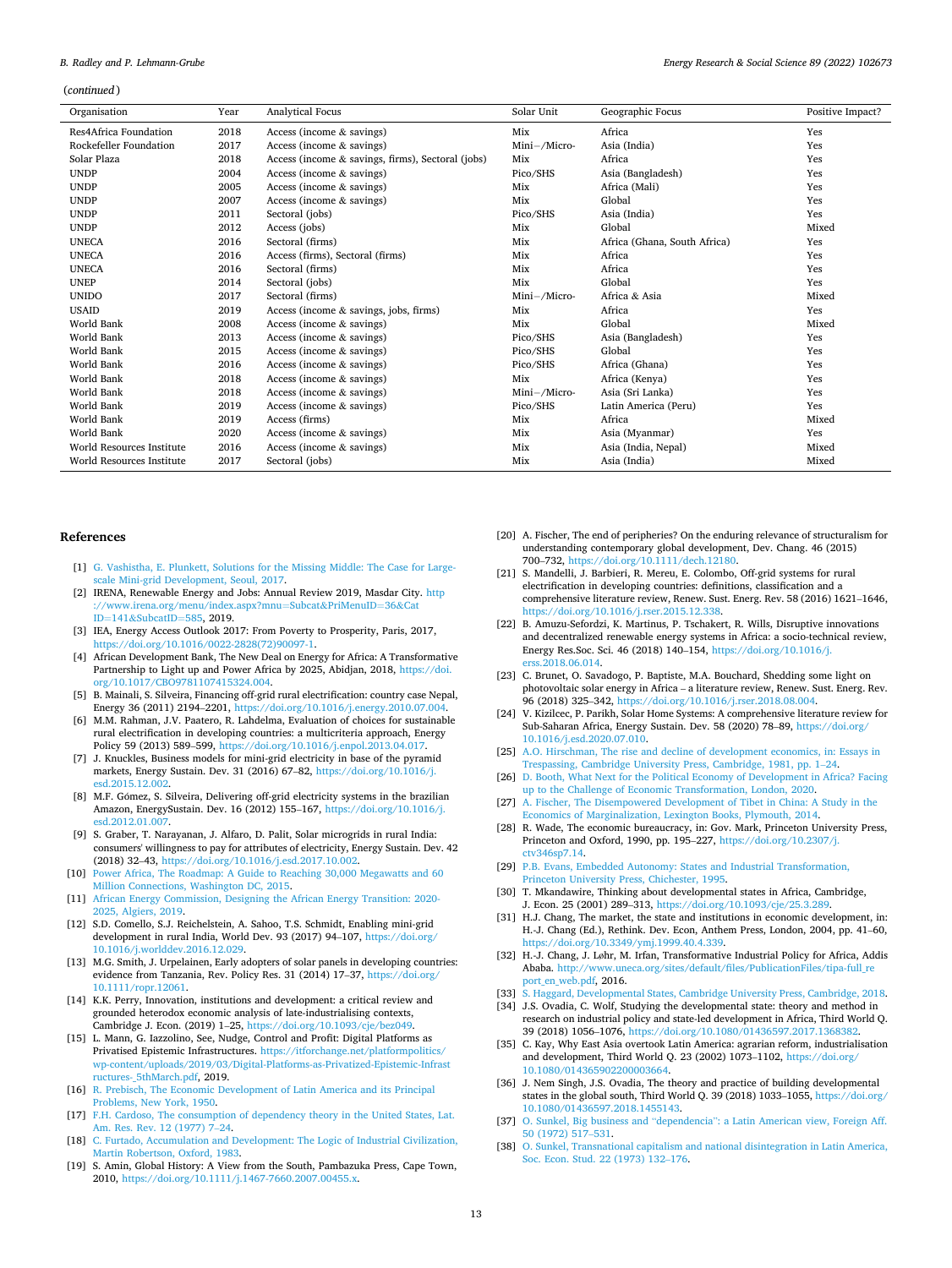- <span id="page-13-0"></span>[39] [C. Vaitsos, Policies on Foreign Direct Investment and Economic Development in](http://refhub.elsevier.com/S2214-6296(22)00177-3/rf202205200437166381) [Latin America, Sussex, 1973.](http://refhub.elsevier.com/S2214-6296(22)00177-3/rf202205200437166381)
- [40] L. Ndikumana, J.K. Boyce, Capital flight from Sub-Saharan Africa: linkages with external borrowing and policy options, Int. Rev. Appl. Econ. 25 (2011) 149–170, <https://doi.org/10.1080/02692171.2010.483468>.
- [41] B. Radley, The end of the african mining Enclave? Domestic marginalization and labour fragmentation in the Democratic Republic of Congo, Dev. Chang. 51 (2020) 794–816, [https://doi.org/10.1111/dech.12515.](https://doi.org/10.1111/dech.12515)
- [42] [Y. Akyüz, The Staggering Rise of the South?, Geneva, 2012](http://refhub.elsevier.com/S2214-6296(22)00177-3/rf202205200438432689).
- [43] [S. Amin, Contemporary imperialism, Mon. Rev. 67 \(2015\) 23](http://refhub.elsevier.com/S2214-6296(22)00177-3/rf202205200438449731)–36.
- [44] J. Ghosh, A brave new world, or the same old story with new characters? Dev. Change. 50 (2019) 379–393, <https://doi.org/10.1111/dech.12485>.
- [45] [H. Bernstein, Class Dynamics of Agrarian Change, Kumarian Press, Sterling, 2010.](http://refhub.elsevier.com/S2214-6296(22)00177-3/rf202205200438552748)
- [46] [C. Cramer, J. Sender, A. Oqubay, African Economic Development: Evidence,](http://refhub.elsevier.com/S2214-6296(22)00177-3/rf202205200439346845)  [Theory, Policy, Oxford University Press, Oxford, 2020](http://refhub.elsevier.com/S2214-6296(22)00177-3/rf202205200439346845).
- [47] B.K. Sovacool, J. Axsen, S. Sorrell, Promoting novelty, rigor, and style in energy social science: Towards codes of practice for appropriate methods and research design, Energy Res. Soc. Sci. 45 (2018) 12–42, [https://doi.org/10.1016/j.](https://doi.org/10.1016/j.erss.2018.07.007)  erss. 2018.07.007
- [48] [ODI, Speaking Truth to Power: Why Energy Distribution, More Than Generation,](http://refhub.elsevier.com/S2214-6296(22)00177-3/rf202205200441143661)  [Is Africa's Poverty Reduction Challenge, London, 2015.](http://refhub.elsevier.com/S2214-6296(22)00177-3/rf202205200441143661)
- [49] C.L. Azimoh, P. Klintenberg, F. Wallin, B. Karlsson, C. Mbohwa, Electricity for development: mini-grid solution for rural electrification in South Africa, Energy Convers. Manag. 110 (2016) 268–277, [https://doi.org/10.1016/j.](https://doi.org/10.1016/j.enconman.2015.12.015)  [enconman.2015.12.015.](https://doi.org/10.1016/j.enconman.2015.12.015)
- [50] [M. Aklin, P. Bayer, S.P. Harish, J. Urpelainen, Does basic energy access generate](http://refhub.elsevier.com/S2214-6296(22)00177-3/rf202205200304384597)  [socioeconomic benefits? A field experiment with off-grid solar power in India,](http://refhub.elsevier.com/S2214-6296(22)00177-3/rf202205200304384597)  [Sci. Adv. 3 \(2017\)](http://refhub.elsevier.com/S2214-6296(22)00177-3/rf202205200304384597).
- [51] [Res4Africa Foundation, Beyond the Energy Approach for Sustainable](http://refhub.elsevier.com/S2214-6296(22)00177-3/rf202205200305390547)  [Development in Africa, Rome, 2017.](http://refhub.elsevier.com/S2214-6296(22)00177-3/rf202205200305390547)
- [52] G.Y. Obeng, H.D. Evers, Impacts of public solar PV electrification on rural microenterprises: the case of Ghana, EnergySustain. Dev. 14 (2010) 223–231, [https://](https://doi.org/10.1016/j.esd.2010.07.005)  [doi.org/10.1016/j.esd.2010.07.005](https://doi.org/10.1016/j.esd.2010.07.005).
- [53] E. Mills, Job creation and energy savings through a transition to modern off-grid lighting, EnergySustain. Dev. 33 (2016) 155–166, [https://doi.org/10.1016/j.](https://doi.org/10.1016/j.esd.2016.06.001) [esd.2016.06.001](https://doi.org/10.1016/j.esd.2016.06.001).
- [54] [World Bank, Improving Rural Energy Access Through Solar Home Systems in](http://refhub.elsevier.com/S2214-6296(22)00177-3/rf202205200305303853)  [Ghana, Washington DC, 2016.](http://refhub.elsevier.com/S2214-6296(22)00177-3/rf202205200305303853)
- [55] [ODI, Pioneering Power: Transforming Lives Through Off-grid Renewable](http://refhub.elsevier.com/S2214-6296(22)00177-3/rf202205200442114047) [Electricity in Africa and Asia, London, 2018.](http://refhub.elsevier.com/S2214-6296(22)00177-3/rf202205200442114047)
- [56] X. Lemaire, Solar home systems and solar lanterns in rural areas of the Global South: what impact? Energy Environ. (2018) 1–22, [https://doi.org/10.1002/](https://doi.org/10.1002/wene.301)   $ene.301.$
- [57] T.M. Tong, J. Asare, E.R. Rwenyagila, V. Anye, O.K. Oyewole, A.A. Fashina, W. O. Soboyejo, A Study of Factors That Influence the Adoption of Solar Powered Lanterns in a Rural Village in Kenya, 2015, [https://doi.org/10.1163/15691497-](https://doi.org/10.1163/15691497-12341356)  [12341356.](https://doi.org/10.1163/15691497-12341356)
- [58] E. Adkins, S. Eapen, F. Kaluwile, G. Nair, V. Modi, Off-grid energy services for the poor: introducing LED lighting in the millennium villages project in Malawi, Energy Policy 38 (2010) 1087–1097, [https://doi.org/10.1016/j.](https://doi.org/10.1016/j.enpol.2009.10.061) [enpol.2009.10.061](https://doi.org/10.1016/j.enpol.2009.10.061).
- [59] A. Diallo, R.K. Moussa, The effects of solar home system on welfare in off-grid areas: evidence from Côte d'Ivoire, Energy 194 (2020), 116835, https://doi.org/ [10.1016/j.energy.2019.116835.](https://doi.org/10.1016/j.energy.2019.116835)
- [60] S. Rai, Sustainable dissemination of solar home systems for rural development: experiences in Nepal Paper prepared for presentation in International Congress on Renewable Energy for Sustainable Development (ICORE), 21–23 January, 2004, Bangalore, India, Energy Sustain. Dev. 8 (2004) 47–50, [https://doi.org/](https://doi.org/10.1016/S0973-0826(08)60459-7)  [10.1016/S0973-0826\(08\)60459-7](https://doi.org/10.1016/S0973-0826(08)60459-7).
- [61] UNDP, Opportunities for Women in Renewable Energy Technology Use in Bangladesh (Phase I), New York and Washington DC. [http://www.esmap.](http://www.esmap.org/sites/esmap.org/files/OpportunitiesforWomeninRenewableEnergyTechnologyUseinBangladesh(PhaseI).pdf) [org/sites/esmap.org/files/OpportunitiesforWomeninRenewableEnergyTech](http://www.esmap.org/sites/esmap.org/files/OpportunitiesforWomeninRenewableEnergyTechnologyUseinBangladesh(PhaseI).pdf)  [nologyUseinBangladesh\(PhaseI\).pdf](http://www.esmap.org/sites/esmap.org/files/OpportunitiesforWomeninRenewableEnergyTechnologyUseinBangladesh(PhaseI).pdf), 2004.
- [62] [World Bank, The Benefits of Solar Home Systems: An Analysis From Bangladesh,](http://refhub.elsevier.com/S2214-6296(22)00177-3/rf202205200305580302)  [Washington DC, 2013](http://refhub.elsevier.com/S2214-6296(22)00177-3/rf202205200305580302).
- [63] S.A. Sarker, S. Wang, K.M. Mehedi Adnan, M.K. Anser, Z. Ayoub, T.H. Ho, R.A. Z. Tama, A. Trunina, M.M. Hoque, Economic viability and socio-environmental impacts of solar home systems for off-grid rural electrification in Bangladesh, Energies 13 (2020), [https://doi.org/10.3390/en13030679.](https://doi.org/10.3390/en13030679)
- [64] I. Bisaga, P. Parikh, J. Tomei, L. Seng, Mapping synergies and trade-offs between energy and the sustainable development goals: a case study of off-grid solar energy in Rwanda, Energy Policy (2020), https://doi.org/10.1016/j [enpol.2020.112028](https://doi.org/10.1016/j.enpol.2020.112028).
- [65] A. Jacobson, Connective power: solar electrification and social change in Kenya, World Dev. 35 (2007) 144–162, [https://doi.org/10.1016/j.](https://doi.org/10.1016/j.worlddev.2006.10.001) [worlddev.2006.10.001](https://doi.org/10.1016/j.worlddev.2006.10.001).
- [66] [Power for All, Productive Uses of Electricity, Vienna, 2017.](http://refhub.elsevier.com/S2214-6296(22)00177-3/rf202205200445510854)
- [67] P.D.C. Wijayatunga, R.A. Attalage, Socio-economic impact of solar home systems in rural Sri Lanka: a case-study, EnergySustain. Dev. 9 (2005) 5–9, [https://doi.](https://doi.org/10.1016/S0973-0826(08)60487-1)  rg/10.1016/S0973-0826(08)60487-1.
- [68] N. Wamukonya, Solar home system electrification as a viable technology option for Africa's development, Energy Policy 35 (2007) 6–14, [https://doi.org/](https://doi.org/10.1016/j.enpol.2005.08.019)  [10.1016/j.enpol.2005.08.019.](https://doi.org/10.1016/j.enpol.2005.08.019)
- [69] C.L. Azimoh, P. Klintenberg, F. Wallin, B. Karlsson, Illuminated but not electrified: an assessment of the impact of solar home system on rural households

in South Africa, Appl. Energy 155 (2015) 354–364, [https://doi.org/10.1016/j.](https://doi.org/10.1016/j.apenergy.2015.05.120) [apenergy.2015.05.120.](https://doi.org/10.1016/j.apenergy.2015.05.120)

- [70] A.H. Mondal, D. Klein, Impacts of solar home systems on social development in rural Bangladesh, EnergySustain. Dev. 15 (2011) 17–20, [https://doi.org/](https://doi.org/10.1016/j.esd.2010.11.004) [10.1016/j.esd.2010.11.004](https://doi.org/10.1016/j.esd.2010.11.004).
- [71] [GOGLA, Powering Opportunity in West Africa: Improving Lives, Powering](http://refhub.elsevier.com/S2214-6296(22)00177-3/rf202205200446222411)  [Livelihoods with Off-Grid Solar, Utrecht, 2019.](http://refhub.elsevier.com/S2214-6296(22)00177-3/rf202205200446222411)
- [72] World Bank, From lighting Africa to lighting global: Creating off-grid solar markets to light the world, Washington DC. [http://documents.worldbank.org/cu](http://documents.worldbank.org/curated/en/657061523044450044/pdf/125039-REPL.pdf)  [rated/en/657061523044450044/pdf/125039-REPL.pdf](http://documents.worldbank.org/curated/en/657061523044450044/pdf/125039-REPL.pdf), 2018.
- S. Chakrabarty, T. Islam, Financial viability and eco-efficiency of the solar home systems (SHS) in Bangladesh, Energy 36 (2011) 4821–4827, [https://doi.org/](https://doi.org/10.1016/j.energy.2011.05.016)  [10.1016/j.energy.2011.05.016.](https://doi.org/10.1016/j.energy.2011.05.016)
- [74] [Power for All, The Energy Access Dividend Compendium: Key Facts on Energy](http://refhub.elsevier.com/S2214-6296(22)00177-3/rf202205200311085985)  [Access and the SDGs, Vienna, 2018](http://refhub.elsevier.com/S2214-6296(22)00177-3/rf202205200311085985).
- [75] [GOGLA, Powering Opportunity: Energising Work, Enterprise and Quality of Life](http://refhub.elsevier.com/S2214-6296(22)00177-3/rf202205200446549595) [With Off-grid Solar, Utrecht, 2020](http://refhub.elsevier.com/S2214-6296(22)00177-3/rf202205200446549595).
- [76] C.M. Boliko, D.S. Ialnazov, An assessment of rural electrification projects in Kenya using a sustainability framework, Energy Policy 133 (2019), 110928, [https://doi.org/10.1016/j.enpol.2019.110928.](https://doi.org/10.1016/j.enpol.2019.110928)
- [77] [GSMA, Pay as You Go Solar for Entrpreneurs in Rwanda, London, 2016](http://refhub.elsevier.com/S2214-6296(22)00177-3/rf202205200447140870).
- [78] T. Urmee, D. Harries, The solar home PV program in Fiji a successful RESCO approach? Renew. Energy 48 (2012) 499–506, [https://doi.org/10.1016/j.](https://doi.org/10.1016/j.renene.2012.06.017)  [renene.2012.06.017.](https://doi.org/10.1016/j.renene.2012.06.017)
- [79] [World Resources Institute, Impacts of Small-scale Electricity Systems: A Study of](http://refhub.elsevier.com/S2214-6296(22)00177-3/rf202205200311293943)  [Rural Communities in India and Nepal, Washington DC, 2016.](http://refhub.elsevier.com/S2214-6296(22)00177-3/rf202205200311293943)
- [80] A. Pueyo, S. DeMartino, The impact of solar mini-grids on Kenya's rural enterprises, EnergySustain. Dev. 45 (2018) 28–37, [https://doi.org/10.1016/j.](https://doi.org/10.1016/j.esd.2018.04.002) [esd.2018.04.002](https://doi.org/10.1016/j.esd.2018.04.002).
- [81] S. Samarakoon, The troubled path to ending darkness: energy injustice encounters in Malawi's off-grid solar market, Energy Res. Soc. Sci. 69 (2020), [https://doi.org/10.1016/j.erss.2020.101712.](https://doi.org/10.1016/j.erss.2020.101712)
- [82] D. Laufer, M. Schäfer, The implementation of solar home systems as a poverty reduction strategy-a case study in Sri Lanka, EnergySustain. Dev. 15 (2011) 330–336, <https://doi.org/10.1016/j.esd.2011.07.002>.
- [83] P.M. Dauenhauer, D. Frame, A. Eales, S. Strachan, S. Galloway, H. Buckland, Sustainability evaluation of community-based, solar photovoltaic projects in Malawi, Energy. Sustain. Soc. 10 (2020), [https://doi.org/10.1186/s13705-020-](https://doi.org/10.1186/s13705-020-0241-0) [0241-0](https://doi.org/10.1186/s13705-020-0241-0).
- [84] X. Lemaire, Off-grid electrification with solar home systems: the experience of a fee-for-service concession in South Africa, energySustain. Dev. 15 (2011) 277–283, <https://doi.org/10.1016/j.esd.2011.07.005>.
- [85] C.G. Monyei, A.O. Adewumi, K.E.H. Jenkins, Energy (in)justice in off-grid rural electrification policy: South Africa in focus, Energy Res.Soc. Sci. 44 (2018) 152–171, [https://doi.org/10.1016/j.erss.2018.05.002.](https://doi.org/10.1016/j.erss.2018.05.002)
- [86] [Power for All, Powering Jobs Census 2019: The Energy Access Workforce, 2019.](http://refhub.elsevier.com/S2214-6296(22)00177-3/rf202205200448366382) [87] [UNDP, Integrating Energy Access and Employment Creation to Accelerate](http://refhub.elsevier.com/S2214-6296(22)00177-3/rf202205200448464121)  [Progress on the MDGs in Sub-Saharan Africa, New York, 2012.](http://refhub.elsevier.com/S2214-6296(22)00177-3/rf202205200448464121)
- [88] [Oxfam, Transforming Lives in Zimbabwe: Rural Sustainable Energy Development](http://refhub.elsevier.com/S2214-6296(22)00177-3/rf202205200448546254)  [Project, Oxfam, 2015.](http://refhub.elsevier.com/S2214-6296(22)00177-3/rf202205200448546254)
- [89] [DFID, Africa Clean Energy Programme: Annual Review 2018, London, 2018.](http://refhub.elsevier.com/S2214-6296(22)00177-3/rf202205200312402287) [90] [GOGLA, Powering Opportunity in South Asia: From Work to Well-being, the](http://refhub.elsevier.com/S2214-6296(22)00177-3/rf202205200449050016)
- [Important Role of Small Scale Solar, Utrecht, 2020](http://refhub.elsevier.com/S2214-6296(22)00177-3/rf202205200449050016). [91] [USAID, Annual Report 2019: Lights On!, Washington DC, 2019](http://refhub.elsevier.com/S2214-6296(22)00177-3/rf202205200313187698).
- [92] World Bank, Doing Business 2019: Getting Electricity, Washington DC, 2019, [https://doi.org/10.1596/978-1-4648-1326-9.](https://doi.org/10.1596/978-1-4648-1326-9)
- [93] Climate Action Network, Are You In? 100% Renewables, Zero Poverty, Bonn. http [://www.irena.org/menu/index.aspx?mnu](http://www.irena.org/menu/index.aspx?mnu=Subcat&PriMenuID=36&CatID=141&SubcatID=585)=Subcat&PriMenuID=36&Cat ID=141&[SubcatID](http://www.irena.org/menu/index.aspx?mnu=Subcat&PriMenuID=36&CatID=141&SubcatID=585)=585, 2015.
- [94] P. Lillo, L. Ferrer-Martí, A. Boni, Á. Fernández-Baldor, Assessing management models for off-grid renewable energy electrification projects using the human development approach: case study in Peru, EnergySustain. Dev. 25 (2015) 17–26, <https://doi.org/10.1016/j.esd.2014.11.003>.
- [95] S.C. Bhattacharyya, D. Palit, Mini-grid based off-grid electrification to enhance electricity access in developing countries: what policies may be required? Energy Policy 94 (2016) 166–178, [https://doi.org/10.1016/j.enpol.2016.04.010.](https://doi.org/10.1016/j.enpol.2016.04.010)
- [96] S. Feron, H. Heinrichs, R.R. Cordero, Sustainability of rural electrification programs based on off-grid photovoltaic (PV) systems in Chile, Energy. Sustain. Soc. 6 (2016), [https://doi.org/10.1186/s13705-016-0098-4.](https://doi.org/10.1186/s13705-016-0098-4)
- UNECA, Enhancing Domestic Private Sector Development in Africa: A Focus on [Renewable Energy, Addis Ababa, 2016.](http://refhub.elsevier.com/S2214-6296(22)00177-3/rf202205200450244569)
- [98] J. Urpelainen, S. Yoon, Solar products for poor rural communities as a business: lessons from a successful project in Uttar Pradesh, India, Clean Technol. Environ. Policy 18 (2016) 617–626, [https://doi.org/10.1007/s10098-015-1028-4.](https://doi.org/10.1007/s10098-015-1028-4)
- [99] S.A. Narula, S. Bhattacharyya, Off-grid electricity interventions for cleaner livelihoods: a case study of value chain development in Dhenkanal district of Odisha, J. Clean. Prod. 142 (2017) 191–202, [https://doi.org/10.1016/j.](https://doi.org/10.1016/j.jclepro.2016.07.176)  clepro.2016.07.176
- [100] L. Gollwitzer, D. Ockwell, B. Muok, A. Ely, H. Ahlborg, Rethinking the sustainability and institutional governance of electricity access and mini-grids: electricity as a common pool resource, Energy resSoc. Sci. 39 (2018) 152–161, [https://doi.org/10.1016/j.erss.2017.10.033.](https://doi.org/10.1016/j.erss.2017.10.033)
- [101] [Solar Plaza, Africa Solar Impact Cases, Kigali, 2018.](http://refhub.elsevier.com/S2214-6296(22)00177-3/rf202205200452414217)
- [102] L. Gray, A. Boyle, E. Francks, V. Yu, The power of small-scale solar: gender, energy poverty, and entrepreneurship in Tanzania, Dev. Pract. 29 (2019) 26–39, <https://doi.org/10.1080/09614524.2018.1526257>.